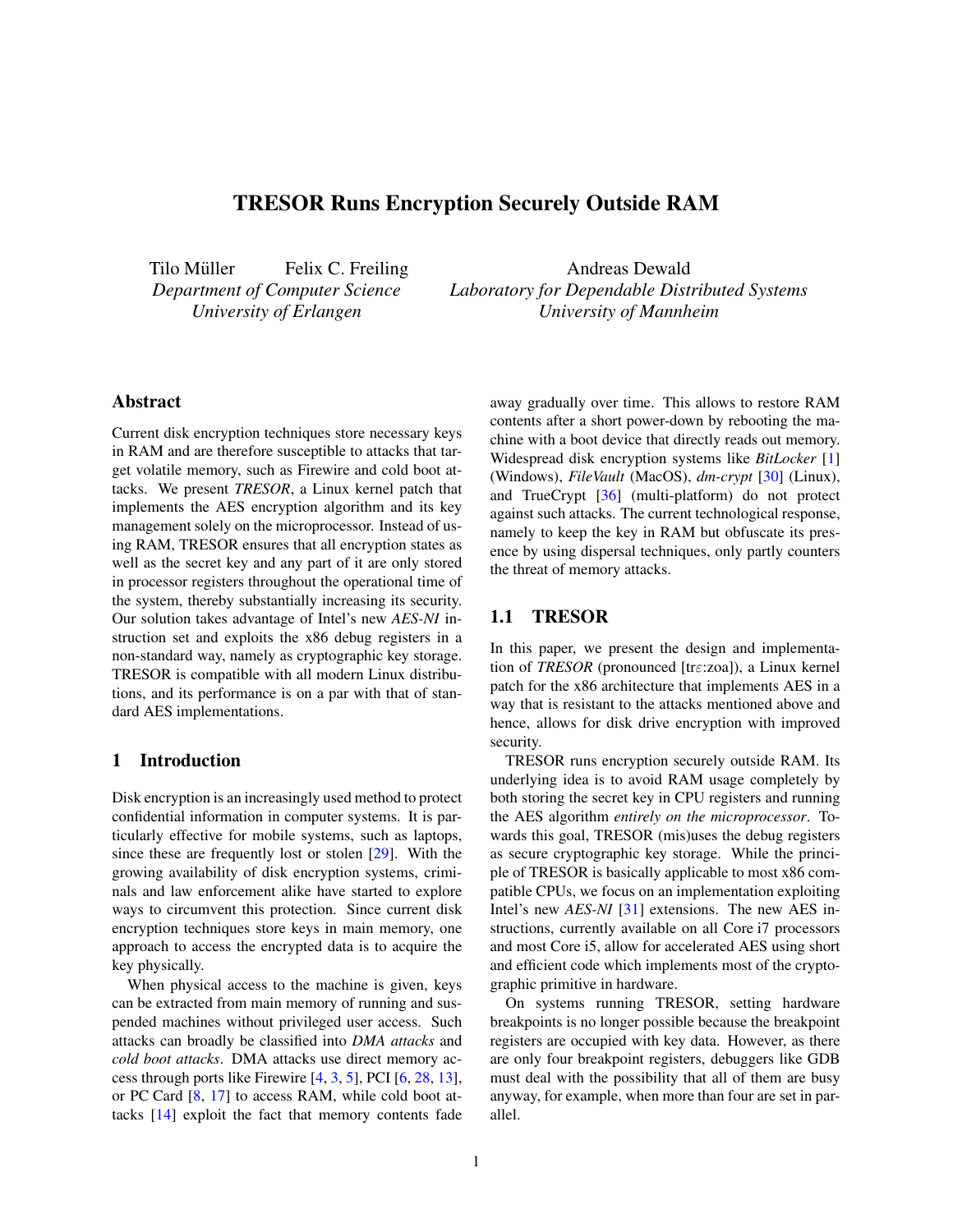# 1.2 Related Work

TRESOR is the successor of *AESSE* [\[24\]](#page-13-6), which was our prototype implementation but not well applicable in practice because it incurred two major problems. First, the Streaming SIMD Extension (SSE) [\[34\]](#page-13-7) were used as key storage, breaking binary compatibility with many multimedia, math, and 3d applications. Second, AESSE was a pure software implementation and, due to the shortage of space inside CPU registers, the algorithm performed about six times more slowly than comparable standard implementations of AES.

During the work on TRESOR, Simmons independently developed a system called *Loop-Amnesia* [\[27\]](#page-13-8) which pursues the same idea of holding the cryptographic key solely in CPU registers. In difference to TRESOR, Loop-Amnesia stores the key inside machine specific registers (MSRs) rather than in debug registers. Currently, it does not support the AES-NI instruction set and only a 128-bit version of AES. However, it allows to store multiple disk encryption keys securely inside RAM by scrambling them with a master key.

With *BitArmor* [\[23\]](#page-13-9) there exists a commercial solution that claims to be resistant against cold boot attacks in particular. But as BitArmor does not generally avoid storing the secret key in RAM, it cannot protect from other attacks against main memory. Consequently, its cold boot resistance is not perfect, too (though quite good to resist the most common attacks of this kind).

Additionally, Pabel proposed a solution called *Frozen Cache* [\[21,](#page-13-10) [22\]](#page-13-11) that exploits CPU caches rather than registers as secure key storage outside RAM. To our knowledge, this project is currently work in progress at an early development stage. Although it is a nice idea, a secure and efficient implementation is very difficult, if possible at all, because x86 caches can hardly be controlled by the system programmer.

Last, hardware solutions like *Full Disk Encryption Hard Drives (HDD-FDE)* [\[16,](#page-12-8) [35\]](#page-13-12) use specialized crypto chips for encryption instead of the system CPU and RAM. Indeed, this is an effective method to defeat memory attacks, but it does not compete with TRESOR as a software solution. In our opinion, software solutions are not obsolete as they have several advantages: they are cheaper, highly configurable, vendor independent, and, last but not least, quickly employable on many existing machines.

# 1.3 Contributions

The central innovations of TRESOR are storing the secret key in CPU registers and utilizing AES-NI for encryption. AES-NI offers encryption (and decryption) primitives directly on the processor. This, however, does not mean that AES-NI based implementations of AES withstand memory attacks out-of-the-box. A typical AES-NI based implementation uses RAM to store the secret key and, for reasons of performance, the key schedule. The AES key schedule is required by the individual AES rounds and is generally computed only once and then stored inside RAM to speed up the encryption process. In contrast, TRESOR implements AES using AES-NI without leaking any key-related data to RAM.

The contributions of this paper are:

- We implement AES without storing any sensitive information in RAM.
- To this end, we present a kernel patch (TRESOR) that is binary compatible with all Linux distributions.
- We show that by using Intel's new AES-NI instructions, the performance of TRESOR is as fast (even slightly faster) than standard AES implementations that use RAM.
- By running TRESOR in a virtual machine and constantly monitoring its main memory, we demonstrate that TRESOR can withstand considerable efforts to compromise the encryption key. The only method to access the key with reasonable effort is compromising the system space, using a loadable kernel module, for example. Many other attacks, such as hardware attacks targeting processor registers, are defeated by TRESOR.

Overall, TRESOR is a disk encryption system that is both secure against main memory attacks and well applicable in practice.

# 1.4 Outline

The rest of this paper is structured as follows: In Section [2](#page-1-0) we explain our design choices and give implementation details. We have evaluated TRESOR regarding three aspects: compatibility (Section [3\)](#page-6-0), performance (Section [4\)](#page-7-0) and, most importantly, its security (Section [5\)](#page-9-0). We conclude in Section [6.](#page-11-0)

#### <span id="page-1-0"></span>2 Design and Implementation

We now give an overview over design choices regarding the interface and the implementation of TRESOR.

# 2.1 Security Policy

The goal of TRESOR is to run AES entirely on the microprocessor without using main memory. This implies that neither the secret key, nor the key schedule, nor any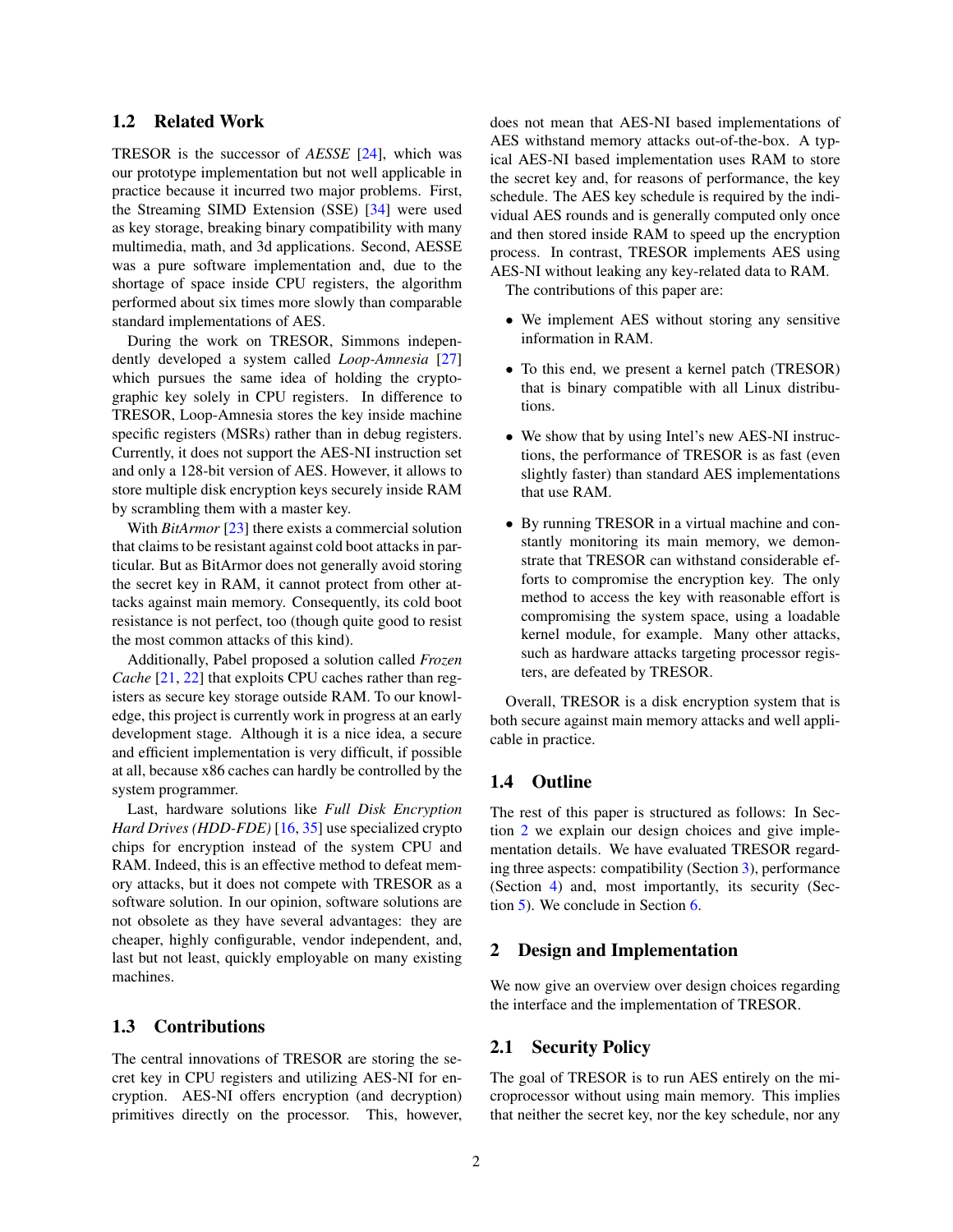intermediate state should ever get into RAM. With this restrictive policy, any attacks against main memory become useless. But such an implementation cannot be achieved simply in user space for two reasons:

- First of all, user space is affected by scheduling, meaning that CPU registers are frequently swapped out to RAM due to context switching. That is the key and/or intermediate states of AES would regularly enter RAM – even though AES was implemented to run solely on the microprocessor.
- Second, the key storage registers should not be accessible from unprivileged tasks. Otherwise a local attacker could easily read out and overwrite the key.

Both problems can only be solved by implementing TRESOR in kernel space. To suppress context switching, we run AES atomically. The atomic section is entered just before an input block is encrypted and left again right afterwards. Therefore, we can use arbitrary CPU registers to encrypt a block; we just have to reset them before leaving the atomic section. This guarantees that no sensitive data leaks into RAM by context switches. Between the encryption of two blocks, scheduling and context switches can take place as usual, so that the interactivity of multitasking environments is not affected.

To restrain userland from reading out the secret key, it is stored inside a CPU register set accessible only with ring 0 privileges. Any attempt to read or write the debug registers from other privilege levels generates a generalprotection exception [\[18\]](#page-13-13). This defeats attackers who gained local user privileges and try to read out the key on software layer.

Due to the necessity to implement TRESOR in system space, we choose Linux for our solution because of its open source kernel. But in general our approach is portable to any x86 operating system.

#### 2.2 Key management

AES uses a symmetric secret key for encryption and decryption. We now show how this key is managed by TRESOR.

#### Key storage

The first question regarding key management is: In which registers is the key stored within the processor? We now discuss several requirements these registers should meet.

Since the key registers are exclusively reserved over the entire uptime of the system, they will not be available for their designated use. Hence, to preserve binary compatibility with as many existing applications as possible, only seldom used registers are qualified to act as cryptographic key storage. Frequently used registers, like the general purpose registers (GPRs), are not an option since all computer programs need to read from and write to those registers. The loss of registers occupied by TRESOR should not break binary compatibility.

Another requirement is that the key registers should not be readable from user space as this would allow any unprivileged process to read or write the secret key. A key stored in GPRs, for example, could not be hidden from userland as the GPRs are an unprivileged resource, available to all processes.

Last but not least, the register set must be large enough to hold AES keys, i.e., 128 bits for AES-128, 192 bits for AES-192, and 256 bits for AES-256, respectively. A single register is too small to hold AES keys – on both 32- and 64-bit systems and thus, we have to use a set of registers.

Summarizing, a register set must satisfy four requirements to act as cryptographic key storage. The key registers must be:

- 1. seldom used by everyday applications,
- 2. well compensable in software,
- 3. a privileged resource, and
- 4. large enough to store at least 128, better 256 bits.

After considering all x86 registers we chose the debug registers, because they meet these requirements as we explain now.

The debug register set comprises four breakpoint registers  $dr0$  to  $dr3$ , one status register  $dr6$  and one control register dr7. Depending on the operating mode, dr4 and dr5 are reserved or just synonyms for dr6 and dr7. Thus, the only registers which can be freely set to any value, are the four breakpoint registers  $dr0$  to  $dr3$ . On 32-bit systems these have  $4 \times 32 = 128$  bits in total, just enough to store the secret key of AES-128. But on 64-bit systems these have  $4 \times 64 = 256$  bits in total, enough to store any of the defined AES key lengths 128, [1](#page-2-0)92, and 256 bits.  $\frac{1}{2}$ 

The actual intention of breakpoint registers is to hold hardware breakpoints and watchpoints – features which are only used for debugging. And even for debugging their functionality can be compensated quite well in software, because software breakpoints can be used instead of hardware breakpoints. TRESOR reserves all four x86 breakpoint registers exclusively as key storage, i.e., TRESOR reduces the number of available breakpoint registers for other applications from at most 4 to always

<span id="page-2-0"></span><sup>&</sup>lt;sup>1</sup> Although the principle of TRESOR is applicable to 32-bit systems, we recommend the usage of 64-bit CPUs to support full AES-256. Intel's Core-i processors are such 64-bit CPUs; these processors are also recommended because of their AES-NI support.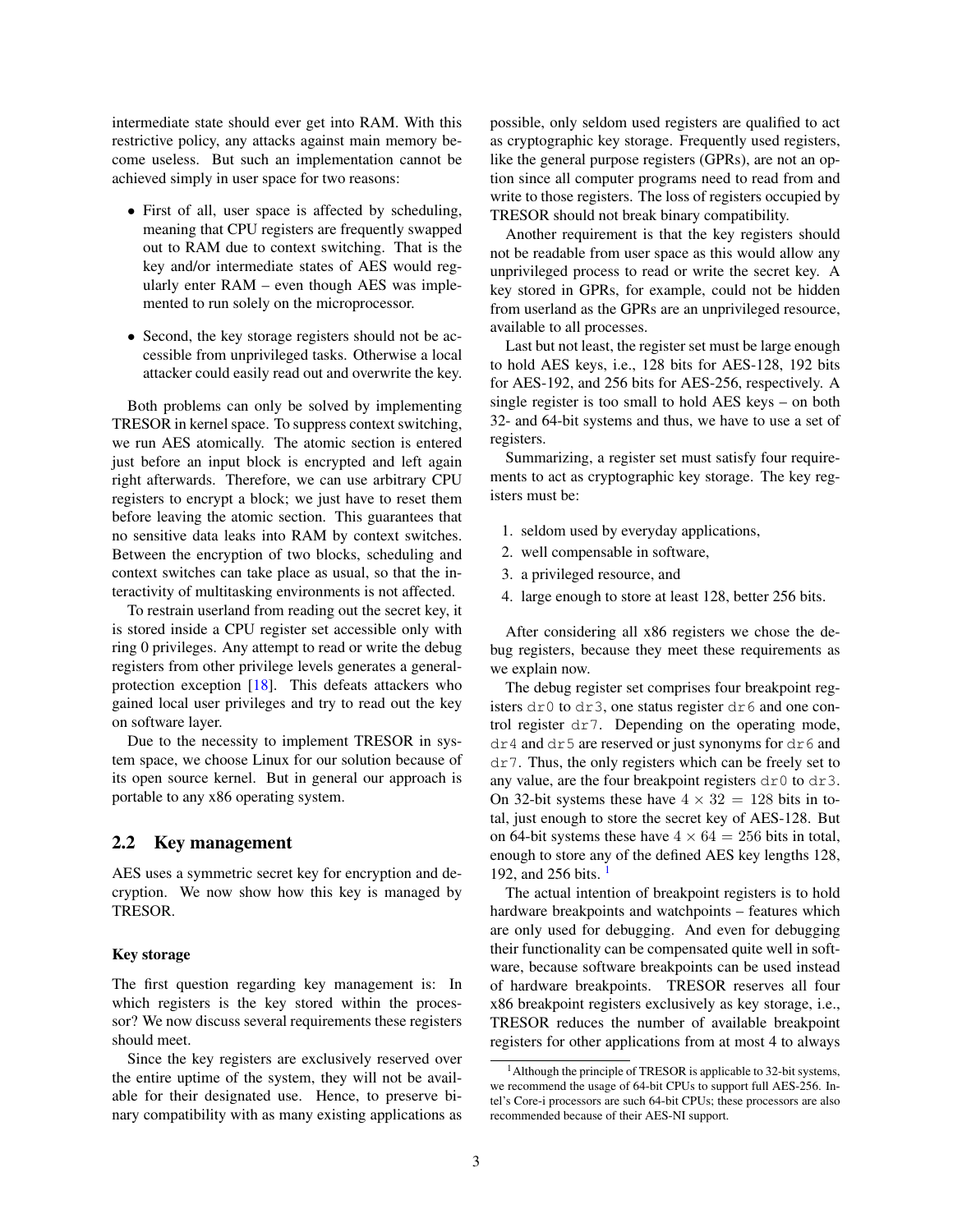0. Since the breakpoint registers may be in use anyhow, by debuggers for example, unavailability of them can happen regularly as well, and thus, applications should be able to tolerate lack of them. This ensures binary compatibility with almost all user space programs.

Debug registers are a privileged resource of ring 0, meaning that none of the user space applications running in ring 3 can access debug registers directly. Any such access is done via system calls, namely via ptrace. As we show later, we patched the ptrace system call to return -EBUSY whenever a breakpoint register is requested, to let the user space know all of them are busy.

#### Key derivation

The key we store in debug registers is derived from a user password by computing a SHA-256 based message digest. To resist brute force attacks, we strengthen the key by applying 2000 iterations of the SHA-256 algorithm. The password consists of 8 to 53 printable characters<sup>[2](#page-3-0)</sup> and is read from the user early during boot by an ASCII prompt, directly in kernel space. Only in kernel space we have full control over side effects like scheduling and context switching.

But how do we actually compute the key and get it into debug registers without using RAM? The answer is, that we *do* use RAM for this transaction – but only for a very short time frame during system startup. Although there is a predefined implementation of SHA-256 in the kernel, we implemented our own variant to ensure that all memory lines holding sensitive information, like parts of the key or password, are erased after usage. That is, during boot, password and key do enter RAM very briefly. But immediately afterwards, the key is copied into debug registers and all memory traces of it are overwritten. All this happens before any userland process comes to life.

Once the key has been entered and the machine is up and running, it cannot be changed from user space during runtime as it would be impossible to do so without polluting RAM. The password must only be re-read upon ACPI wakeup, because during suspend mode, the CPU is switched off and its context is copied into main memory. Naturally, we bar the debug registers from being copied into RAM, and hence, the key is lost during suspension and the password must be re-entered. Again, this happens early in the wakeup process, directly in kernel space before any user mode process is unfrozen.

On 64-bit systems, like Intel's Core-i series, we copy always 256 key bits into the debug registers and each of the AES variants (AES-128, AES-192, and AES-256) takes as many bits from the key storage as it needs. On multi-core processors, we copy the key bits into the debug registers of *all* CPUs. Otherwise we constantly had to ensure that encryption runs on the single CPU which holds the key. In terms of performance such migration steps are very costly and it is more efficient to duplicate the AES key onto all CPUs once. Furthermore, this allows us to run several TRESOR tasks in parallel.

# <span id="page-3-1"></span>2.3 AES implementation

The challenge we faced was implementing the AES algorithm without using main memory. This implies we were not allowed to store runtime variables on the stack, heap or anywhere else in the data segment. Naturally, our implementation was written in assembly language, because neither the usage of debug registers as key storage nor the avoidance of the data segment is supported by any high-level language compiler.

#### Encryption algorithm

Storing only the secret key in CPU registers would already defeat common attacks on main memory, but following our security policy mentioned above, absolutely no intermediate state of AES and its key schedule should get into RAM. This aims to thwart future attacks and cryptanalysis. In other words, after a plaintext block is read from RAM, we write nothing but the scrambled output block back. No valuable information about the AES key or state is visible in RAM at any time.

From earlier experiments with AESSE [\[24\]](#page-13-6), we were concerned about the performance penalty of encryption methods implemented without RAM. We therefore investigated the utilization of the AES-NI instruction set of new Intel processors [\[31\]](#page-13-5). AES-NI allows for hardware accelerated implementations of AES by providing the instructions aesenc, aesenclast, aesdec, and aesdeclast. Each of them performs an entire AES round with a single instruction, exclusively on the processor without involving RAM. Hence, they are compatible with our design.

Overall, utilizing AES-NI has several advantages:

- The code is clear and short.
- It runs without RAM usage.
- It is highly efficient.

The four AES instructions mentioned above work on two operands, the AES state and an AES round key; the round key is used to scramble the state. Instead of using memory locations for these operands, the AES instructions work on SSE registers. On 64-bit systems there are sixteen 128-bit SSE registers xmm0 to xmm15. AES states and AES round keys exactly fit into one SSE register as they encompass 128 bits, too.

<span id="page-3-0"></span><sup>2</sup> More characters do not add to security as it becomes easier to attack the key itself rather than the password because  $95^{53} \gg 2^{256}$ .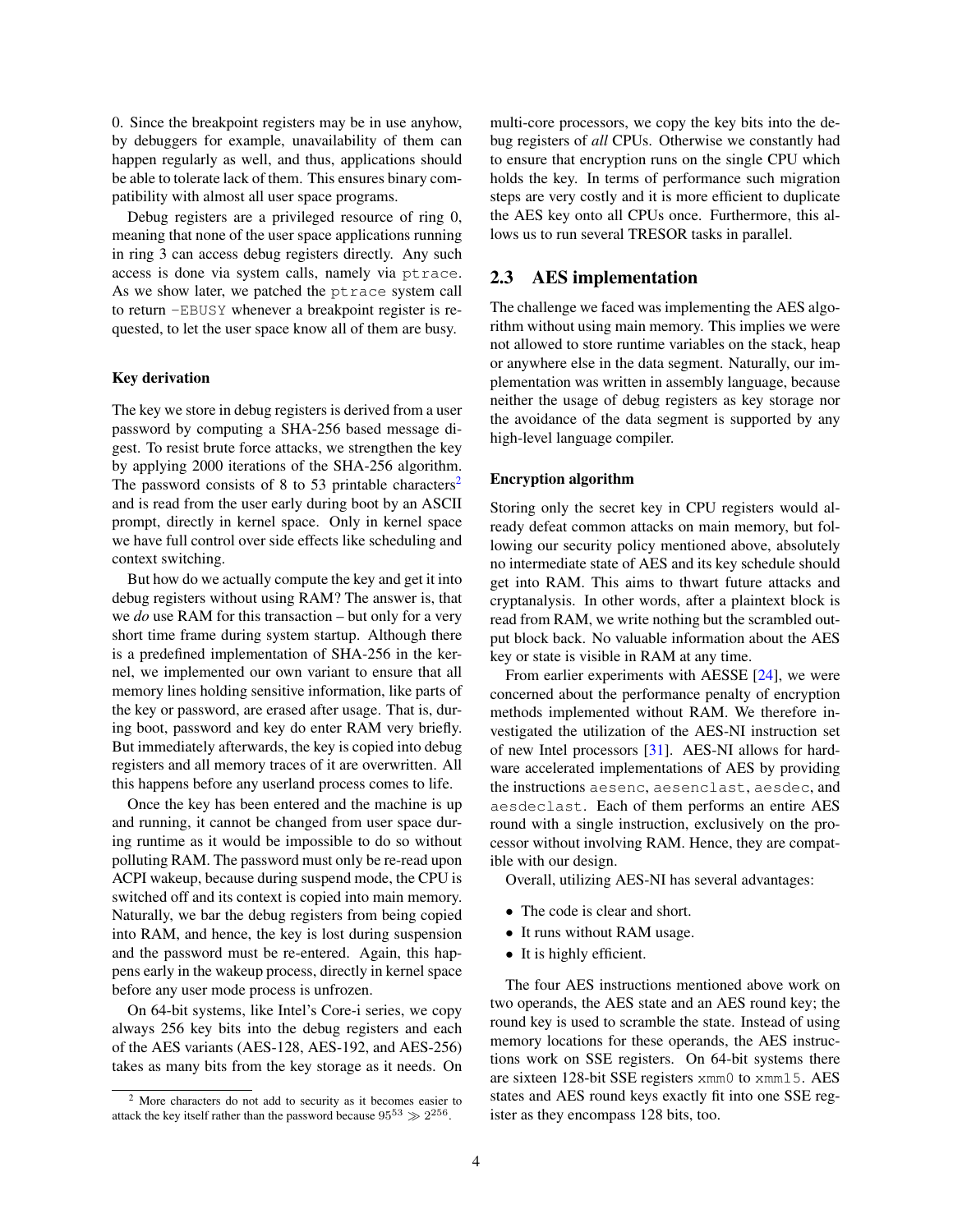<span id="page-4-0"></span>

| pxor       | $\frac{1}{2}$ xmm $0$ , | %xmm15                                              |
|------------|-------------------------|-----------------------------------------------------|
| aesenc     |                         | $\text{3}$ xmm1, $\text{3}$ xmm15                   |
| aesenc     | $\frac{1}{2}$ xmm2,     | $\frac{2}{2}$ xmm 15                                |
| aesenc     | %xmm3,                  | $\frac{2}{2}$ xmm $15$                              |
| aesenc     | $\frac{1}{2}$ xmm4,     | %xmm15                                              |
| aesenc     | %xmm5,                  | $\frac{2}{2}$ xmm 15                                |
| aesenc     | %xmm6,                  | $\frac{2}{2}$ xmm $15$                              |
| aesenc     |                         | $\text{\%} \text{xmm}$ 7, $\text{\%} \text{xmm}$ 15 |
| aesenc     |                         | $\frac{2}{2}$ xmm8, $\frac{2}{3}$ xmm15             |
| aesenc     | %xmm9,                  | %xmm15                                              |
| aesenclast |                         | % xmm10, % xmm15                                    |

Figure 1: AES-128 encryption using AES-NI

Figure [1](#page-4-0) shows assembly code of the AES-128 encryption algorithm. Each line performs one of the ten encryption rounds. The second parameter (xmm15) represents the AES state and the first ten (xmm1 to xmm10) the AES round keys. Writing a plaintext block into xmm15, the secret key into  $xmm0$ , and the round keys into their respective registers xmm1 to xmm10, these ten lines of assembly code suffice to generate an AES encrypted output block in xmm15.

The decryption algorithm of AES-128 basically looks the same, just utilizing aesdec instead of aesenc and applying the round keys in reverse order. The implementations of AES-192 and AES-256 basically look the same, too, just performing twelve or 14 rounds instead of ten.

#### Round key generation

<span id="page-4-3"></span>The difficulty to implement AES completely within the microprocessor stems from the structure of the AES algorithm. As shown in Figure [1,](#page-4-0) encryption works with round keys which we assumed to be stored in xmm1 to xmm10. In conventional AES implementations, these round keys are calculated once and then stored inside RAM over the entire lifetime of the system. Only when needed, they are copied from RAM into SSE registers to be used in combination with AES-NI.

In TRESOR we cannot calculate the AES key schedule beforehand and store it inside RAM as this would obviously violate our security policy. On the other hand, we cannot store the entire key schedule in CPU registers either, because debug registers are too small to hold it and we do not want to occupy further registers for TRESOR. Consequently, we have to use an *on-the-fly* key schedule that recalculates the round keys each time when entering the atomic section. This means the round keys must be recalculated for each input block. Inside the atomic section we can safely store the round keys inside SSE registers as they are known not to be swapped out during this period.

Fortunately, the AES-NI extensions comprise an instruction for hardware accelerated round key generation, namely aeskeygenassist. Apparently, recomputing the entire key schedule again and again is a significant performance drawback compared to standard implementations of AES. By using this specialized instruction, key generation is relatively efficient, as we show later in this paper.

<span id="page-4-1"></span>

| .macro | key schedule last next rcon |                  |                               |
|--------|-----------------------------|------------------|-------------------------------|
| pxor   |                             | % xmm14, % xmm14 |                               |
| movdqu |                             | last, \next\     |                               |
| shufps |                             |                  | $$0x1f, \text{}.$             |
| pxor   |                             | $% xmm14$ , next |                               |
| shufps |                             |                  | $$0x8c, \text{?} xmm14$       |
| pxor   |                             | $% xmm14$ , next |                               |
|        | aeskevgenassist             |                  | $\frac{\gamma}{2}$            |
| shufps |                             |                  | $$0xff$ , $$xmm14$ , $$xmm14$ |
| pxor   |                             | $% xmm14$ , next |                               |
| .endm  |                             |                  |                               |

#### Figure 2: AES-128 round key generation

Figure [2](#page-4-1) lists assembly code to generate the next round key of AES-128. As each round key computation is based on slightly different parameters, we define a macro called key schedule awaiting these parameters: last is an SSE register containing the previous round key, next is one that is free to store the next round key and rcon is an immediate byte, the round constant. Inside this macro xmm14 is utilized as temporary helping register. To generate the ten round keys of AES-128, key schedule has to be called ten times: key schedule %xmm0 %xmm1 0x1, key\_schedule %xmm1 %xmm2 0x2, and so on. Initially the secret key has to be copied from debug registers into xmm0.<sup>[3](#page-4-2)</sup>

Using AES-NI it is more complex to generate round keys than to actually scramble or unscramble blocks, because with aeskeygenassist Intel provides an instruction to assist the programmer in key generation, but none to perform it autonomously. We conjecture that this is because key generation of the three AES variants AES-128, AES-192, and AES-256 differs slightly (for details see the original standard on AES [\[12\]](#page-12-9)).

# 2.4 Kernel patch

Many operating system issues have to be solved when implementing encryption solely on processor registers.

<span id="page-4-2"></span><sup>&</sup>lt;sup>3</sup>A full source code listing including all steps can be found in Appendix [A.1.](#page-13-14)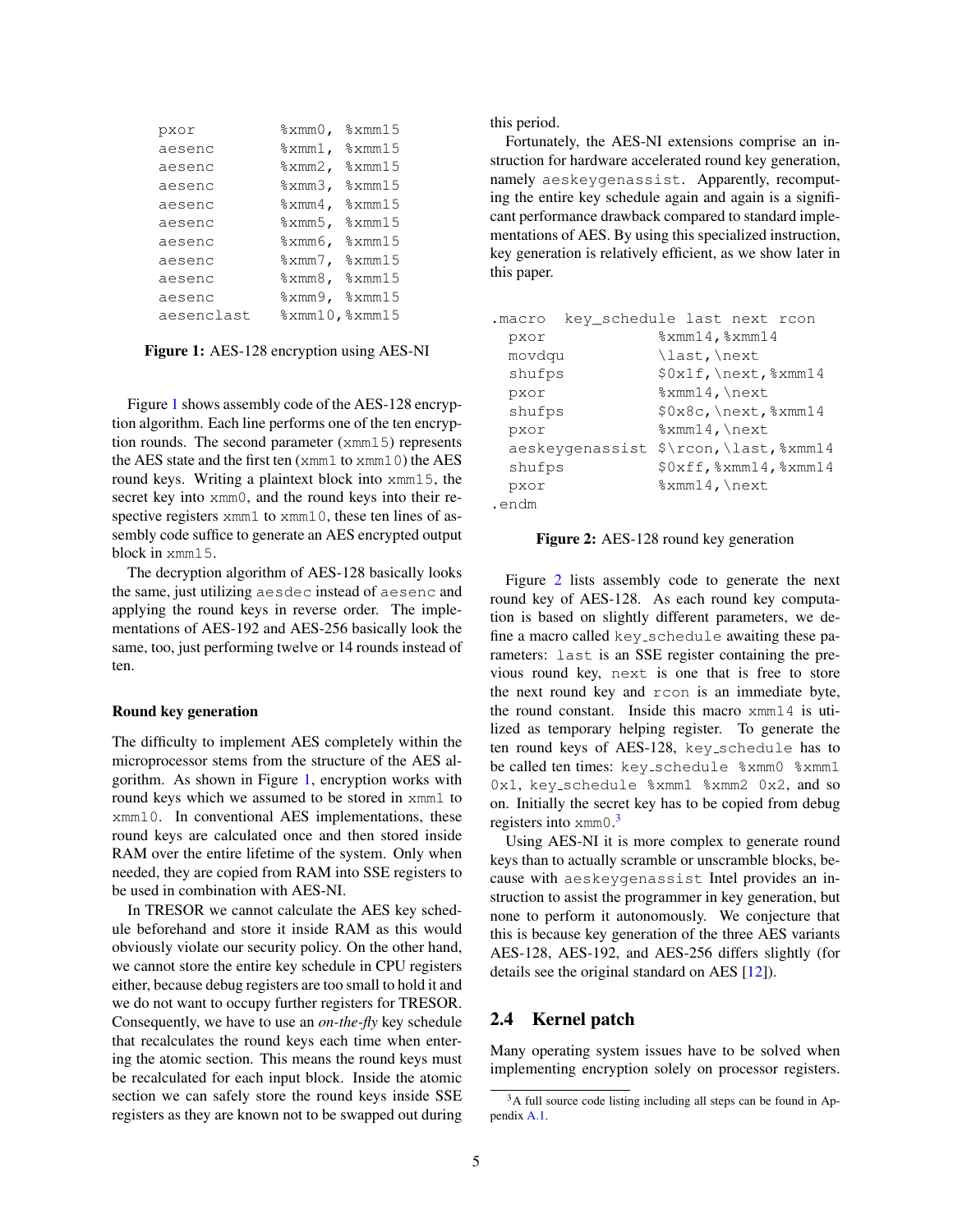As mentioned above, we have to patch the OS kernel for two reasons: First, we have to run parts of AES atomically in order to ensure that no intermediate state leaks into memory during context switches. Second, only in kernel space we can protect the debug registers from being overwritten or read out by unprivileged user space threads. We chose the most recent Linux kernel at that time (version 2.6.36) to implement these changes.

#### Key protection

For the security of TRESOR it is essential to protect the key storage against malicious user access. Even if no local attacker would read the debug registers on purpose, the risk remains that a debugger is started accidentally and pollutes the key storage. With a disk encryption system being active in parallel, such a situation would immediately lead to data corruption. Hence, the kernel must be patched in a way that it denies any attempt to access debug registers from user space.

```
int ptrace_set_debugreg
             (tsk_struct *t,int n,long v)
{
   thread_struct *thread = \alpha(t->thread);
   int rc = 0;if (n == 4 | | n == 5)return -EIO;
+ #ifdef CONFIG_CRYPTO_TRESOR
   else if (n == 6 || n == 7)+ return -EPERM;
+ else
+ return -EBUSY;
   + #endif
   if (n == 6) {
       thread->debugreg6 = v;
       goto ret_path;
    }
    if (n < HBP_NUM) {
       rc=ptrace_set_breakpoint_addr(t,n,v);
       if (rc) return rc;
    }
    if (n == 7) {
        rc=ptrace write dr7(t, v);
         if (!rc) thread->ptrace_dr7 = v;
    }
    ret_path: return rc;
}
```
#### Figure 3: Patched setter for debug registers

The debug registers can only be accessed from privilege level 0, i.e., from kernel space but not from user space. Only the ptrace system call allows user space applications like GDB to read from and write to them in order to debug a traced child. This makes it effectively possible to control access to debug registers centrally, i.e., on system call level. Running an unpatched Linux kernel, user space threads can access debug registers via

ptrace; running a TRESOR patched kernel, we filter this access.

Figures [3](#page-5-0) and [4](#page-5-1) list patches we applied to functions of the ptrace implementation in /arch/x86/kernel/ptrace.c: ptrace\_set\_ debugreg and ptrace get debugreg. The first patch returns -EBUSY whenever the user space attempts to write into breakpoint registers and -EPERM whenever it tries to write into debug control registers. The second patch returns just 0 for any read access to debug registers.

```
long ptrace_get_debugreg(tsk_struct *t, int n)
{
    thread_struct *thread = \alpha(t->thread);
   unsigned long val = 0;
    + #ifndef CONFIG_CRYPTO_TRESOR
    if (n < HBP_NUM) {
        struct perf_event *bp;
       bp = thread->ptrace_bps[n];
       if (!bp) return 0;
        val = bp->hw.info.address;
    }
    else if (n == 6)val = thread->debugreg6;
    else if (n == 7)val = thread->ptrace_dr7;
+ #endif
    return val;
}
```
#### Figure 4: Patched getter for debug registers

Additionally, we patched elementary functions in /arch/x86/include/asm/processor.h to prevent kernel internals other than ours from accessing the debug registers: native set debugreg and native get debugreg. While the ptrace patches prevent user space threads from accessing debug registers, these patches prevent the kernel itself from accessing them, e.g., during context switching and ACPI suspend.

#### Atomicity

The operating system regularly performs context switches where processor contents are written out to main memory. When TRESOR is active, the CPU context encompasses sensitive information because our implementation uses SSE and general purpose registers to store round keys and intermediate states. These registers are not holding sensitive data persistently, like the debug registers do, but they hold them temporarily for the period of encrypting one block. Thus, although our AES implementation runs solely on registers and although we have patched the kernel to protect debug registers, sensitive data may still be written to RAM whenever the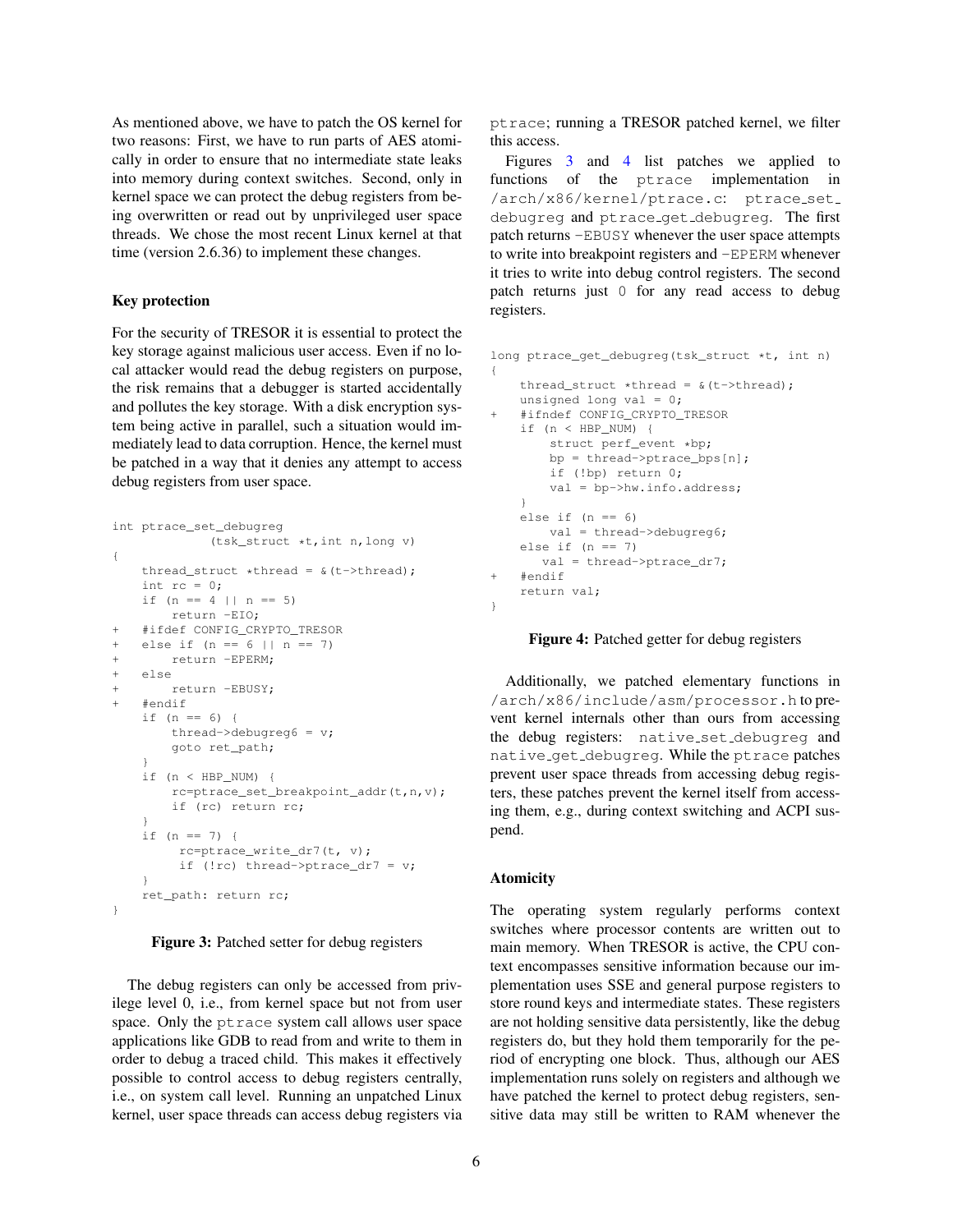scheduler decides to preempt AES in the middle of an encryption phase.

We solved this challenge by making the encryption of individual blocks atomic. Resetting the contents of SSE and general purpose registers before leaving the atomic section is an effective method to keep their contents away from context switching. Our atomicity does not only concern scheduling, but interrupt handling, too, because interrupt handlers, spontaneously called by the hardware, can write the CPU context into RAM as well.

Hence, to set up an atomic section we have to disable interrupts. On multi-core systems it is sufficient to disable interrupts locally, i.e., on the CPU the encryption task actually takes place on. Other CPUs can proceed with their tasks as a context switch on one CPU does not affect registers of another.

<span id="page-6-1"></span>preempt\_disable(); local\_irq\_save(\*irq\_flags); // ... (encrypt block) local\_irq\_restore(\*irq\_flags); preempt\_enable();

#### Figure 5: AES block encryption runs atomically

Figure [5](#page-6-1) illustrates how to set up an atomic section in the Linux kernel that meets our needs. First preempt disable is called to pause kernel preemption, meaning that running kernel code cannot be interrupted by scheduling anymore. Second, local irq save is called to save the local IRQ state and to disable interrupts locally. Next we are safe to encrypt an AES block as we are inside the atomic section. SSE and general purpose registers are only allowed to contain sensitive data within this section and must be reset before it is left. Once they are reset, local interrupts can be re-enabled (by local irq restore) and kernel preemption can be continued (by preempt\_enable).

#### Crypto API

We integrated TRESOR into the Linux kernel Crypto-API, an interface for cryptographic ciphers, hash functions and compression algorithms. Besides a coherent design for cryptographic primitives, the Crypto-API provides us with several advantages:

• It allows ciphers to be dynamically (un)loaded as kernel modules. We left support for the standard AES module untouched and inserted TRESOR as a completely new cipher module. This enables end users to choose between TRESOR and standard AES, to run them in parallel, to compare their performance, etc.

- We do not have to implement cipher modes of operation, like ECB and CBC, ourselves since the Crypto-API handles them automatically. We have to provide the code to encrypt a single input block only and encrypting larger messages is done by the API.
- Existing software, most notably the disk encryption solution dm-crypt, is based on the Crypto-API and open to new cipher modules. That is, we do not have to patch dm-crypt to support TRESOR, but it is supported out-of-the-box. (Only third party encryption systems which do not rely on the Crypto-API, like TrueCrypt, cannot benefit from TRESOR without further ado.)

All in all, integrating TRESOR into the Crypto-API simplifies design. However, there is also a little drawback of the Crypto-API: It comes with its own key management which is too insecure for our security policy because it stores keys and key schedules inside RAM. To overcome this difficulty without changing the Crypto-API, we pass on a *dummy key* and look after the real key ourselves. Setting up an encryption system, the end user can pass on an arbitrary bit sequence as dummy key, but for apparent reasons it should *not* be equal to the real key.

# <span id="page-6-0"></span>3 Compatibility

We evaluated TRESOR regarding its compatibility with existing software (Section [3.1\)](#page-6-2) and hardware (Section [3.2\)](#page-7-1).

#### <span id="page-6-2"></span>3.1 Software compatibility

Running on a 64-bit CPU, TRESOR is compatible with all three variants of AES, i.e., with AES-128, AES-192, and AES-256. To verify that no mistake slipped into the implementation we show its compatibility to standard AES: First of all we used official test vectors as defined in FIPS-197 [\[12\]](#page-12-9). TRESOR is integrated into the Crypto-API in such a way that a test manager proves its correctness based on these vectors each time the TRESOR module is loaded. Second, we scrambled a partition with TRESOR, unscrambled it with standard AES and vice versa. Along with structured data like text files and the filesystem itself, we created large random files and compared both plaintext versions, i.e., before scrambling with AES and after unscrambling with TRESOR. We compared these files and found them to be equal. This indicated the correctness of our implementation – not only in terms of single, predefined blocks (as test vectors do) but also regarding a great amount of random data.

Thanks to the Crypto-API, TRESOR is compatible with all kernel and user space applications relying on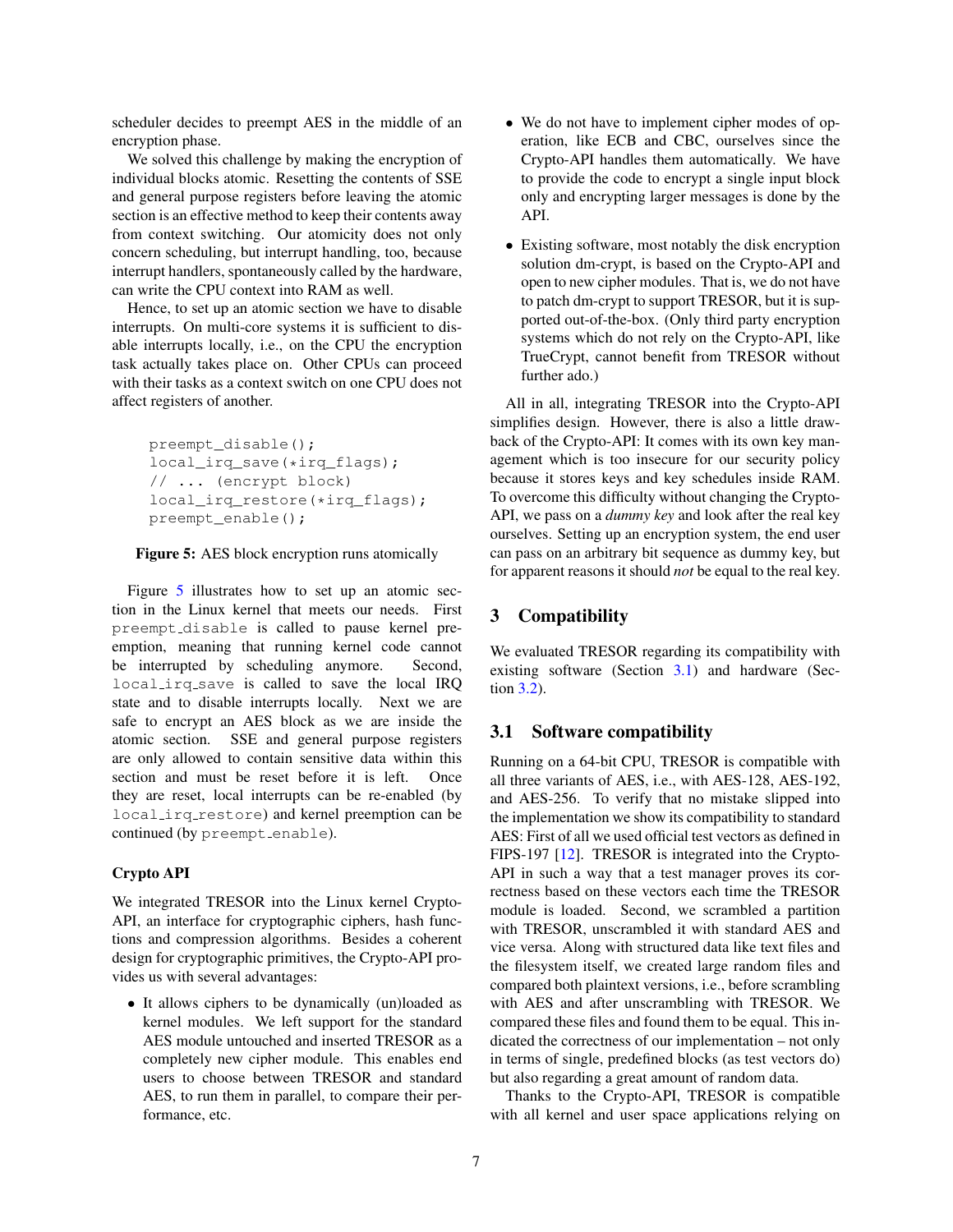```
> cryptsetup create tr /dev/sdb1 -c tresor
 Enter passphrase: ******
> mkfs.ext2 /dev/mapper/tr
> mount /dev/mapper/tr /media/tresor/
```
Figure 6: Create TRESOR partition using cryptsetup

this API. Among others these are the kernel-based disk encryption solution dm-crypt and all its user space frontends, e.g., cryptsetup and cryptmount. Figure [6](#page-7-2) lists shell instructions to set up a TRESOR encrypted partition on the device /dev/sdb1. The password can be any arbitrary string as it is only used to create the dummy key; it has no effect on the actual encryption process. Consequently, a partition can be encrypted with the password "foobar" and decrypted with the password "magic" (as long as the TRESOR key stays the same).

TRESOR is expected to be compatible with all Linux distributions, meaning that all prepackaged user mode binaries are expected to run on top of the TRESOR kernel. For "normal" user mode applications like a shell, the desktop environment, your web browser, etc., this is pretty much self-evident – for a debugger it is not. But even for debuggers like GDB, binary compatibility is not broken because access to debug registers is handled via ptrace and we intercept this system call to inform the user space that all breakpoint registers are busy – a situation which could occur without TRESOR as well. To be more precise, we have to distinguish *breakpoints* and *watchpoints*:

- 1. Breakpoints: Calling break, GDB does not use hardware breakpoints by default. Instead it uses software breakpoints because their performance penalty is negligible and they can be defined in any quantity. Hardware breakpoints must explicitly be invoked by calling hbreak which fails on TRESOR with *"Couldn't write debug register: Device or resource busy."*
- 2. Watchpoints: Unlike breakpoints, watchpoints cannot be implemented well in software and run about a hundred times slower than normal execution [\[33\]](#page-13-15). Thus, GDB sets hardware watchpoints by default. Calling watch fails on TRESOR with *"Couldn't write debug register: Device or resource busy."* as well. To use software watchpoints instead, set can-use-hw-watchpoints 0 must be run before.

Admittedly, not being able to use hardware breakpoints may be a reasonable drawback for malware analysts and software reverse engineers. Here we must limit the target audience to end-users and "normal" developers.

# <span id="page-7-1"></span>3.2 Hardware compatibility

TRESOR is only compatible with real hardware. Running TRESOR as guest inside a virtual machine is generally insecure as the guest's registers are stored in the host's main memory.

On hardware level, TRESOR's compatibility is further restricted to the x86 architecture. It is possible to run AES entirely on the microprocessor, even without an AES-NI instruction set (given that your CPU supports at least SSE2, which is the case for Pentium 4 and later CPUs). But in order to run full AES efficiently, processor compatibility is restricted to Intel's Core-i series at present. More clearly, we recommend the usage of 64-bit CPUs supporting the AES-NI instruction set. More and more processors will fall into this category in the future. Intel supports AES-NI since its mircoarchitecture code-named *Westmere*. AMD announced to support AES-NI starting with its *Bulldozer* core; processors based on this core are going to be released in 2011 [\[20\]](#page-13-16). All in all, many, if not most, upcoming x86 CPUs will support AES-NI.

# <span id="page-7-0"></span>4 Performance

We present performance measurements running a 64-bit Linux on an Intel Core i7-620M. The two performance aspects we evaluated are encryption speed and system reactivity. The latter may be affected because we halt the scheduler and run AES atomically.

# 4.1 Encryption benchmarks

We expected a performance penalty of TRESOR because of its recomputation of the key schedule for each input block – a substantial computing overhead compared to standard implementations which calculate the round keys only once. As shown in Section [2.3,](#page-3-1) round key generation is a heavy operation compared to the rest of the AES algorithm; and we are running through the entire key schedule for each 128-bit chunk, even when encrypting megabytes of data.

To measure the throughput of TRESOR in practice, we performed several disk encryption benchmarks. For disk benchmarking we mounted four partitions, one encrypted with TRESOR, one encrypted with generic AES, one encrypted with common AES-NI, and a plain one that was not encrypted at all. We mounted all of them with the sync option, meaning that I/O to the filesystem is done synchronously. We did this to avoid unrealistically high speed measurements that arise from disk caching. Caching would falsify our results because encryption does not take place before the data is actually going to disk.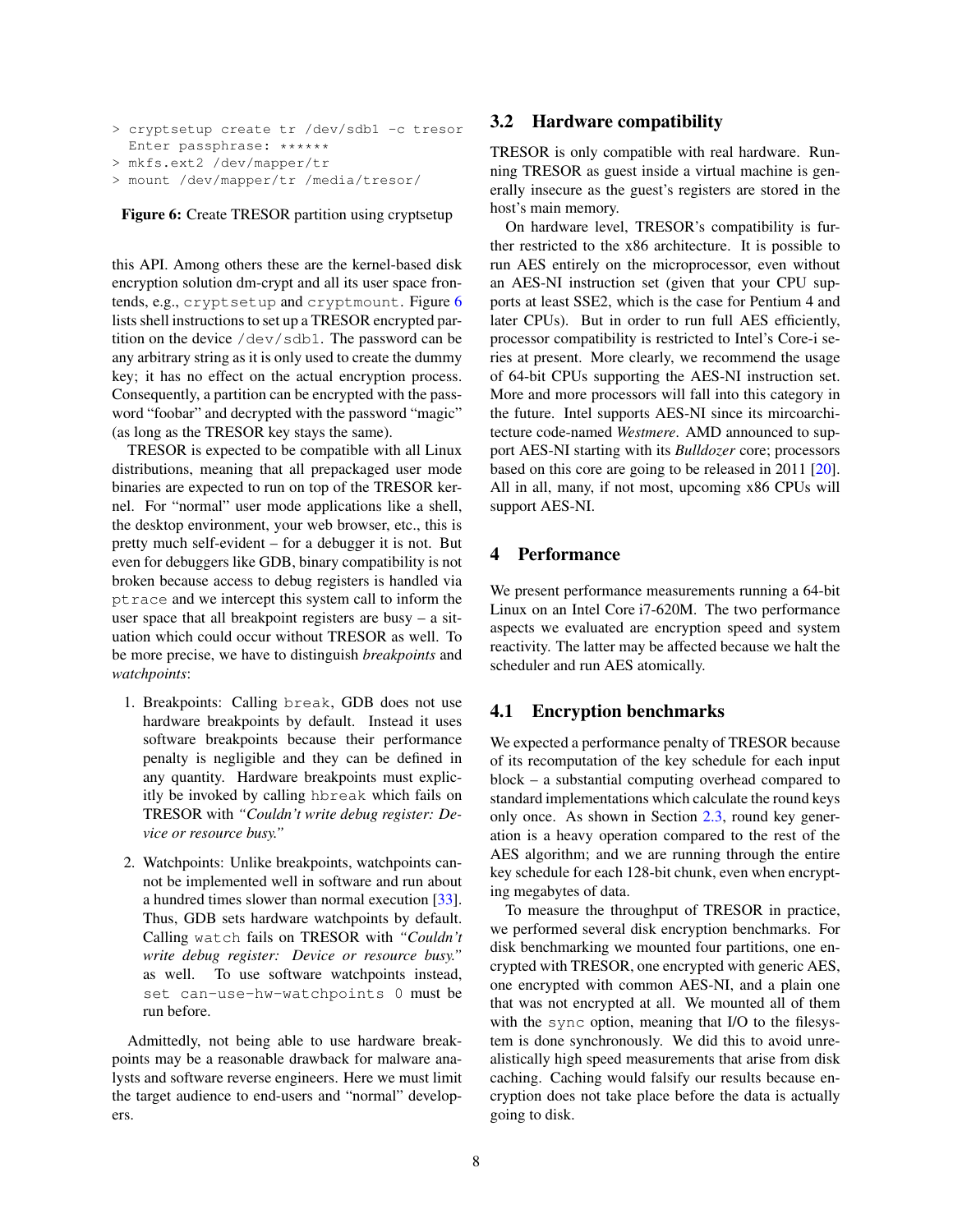<span id="page-8-0"></span>

| Kev | Generic AES | AES-NI | <b>TRESOR</b> | Plain |
|-----|-------------|--------|---------------|-------|
| 128 | 14.67       | 15.63  | 17.04         |       |
| 192 | 14.89       | 15.40  | 16.47         | 47.32 |
| 256 | 15.04       | 15.92  | 15.77         |       |

Table 1: dd throughput (in MB/s)

Table [1](#page-8-0) lists average values over 24 dd runs, each writ-ing a [4](#page-8-1)00M file. $4$  TRESOR-128 is faster than TRESOR-192 which again is faster than TRESOR-256, because with an increasing key size, more rounds are performed (10, 12 and 14, respectively) and thus, more round keys must be calculated on-the-fly.

The table also shows that TRESOR performs well in comparison to conventional AES variants: TRESOR is faster than the generic implementation of AES and even slightly faster than common AES-NI implementations. We were surprised by this ourselves and double-checked the results – once with the AES-NI module shipped with Linux 2.6.36 and additionally with a self-written variant. Currently, we have no good explanation for this effect. One possibility is that TRESOR gains advantage over other threads due to its atomic sections. Another possibility is that linear key generation on registers performs generally better than fetching round keys one after another from RAM.

<span id="page-8-2"></span>

|       | Generic AES | AES-NI | <b>TRESOR</b> | Plain |
|-------|-------------|--------|---------------|-------|
| read  | 2.10        | 2.54   | 2.80          | 7.95  |
| write | 692         | 8.39   | 9.26          | 26.23 |

Table 2: Postmark benchmarks for AES-256 (in MB/s)

Besides measuring the throughput of dd, we utilized the disk drive benchmarking utility *Postmark* [\[19\]](#page-13-17). Postmark creates, reads, changes, and deletes many small files rather than just writing a single large file. As shown in Table [2,](#page-8-2) TRESOR has an advantage over generic AES and common AES-NI here as well.

Additionally, to measure the exact time needed to encrypt a single block, we wrote a kernel module named tresor-test. Inserting this module, diverse performance tests can be run for AES-128, AES-192, and AES-256. Findings from this module confirm our assumption that TRESOR runs faster than standard AES. For example, with TRESOR an AES-128 block is encrypted in about 440 nanoseconds (ns), while standard AES needs about 538 ns (but these values fluctuate heavily in practice, by more than 100%, and thus, we consider disk benchmarks as more reliable).

Overall, TRESOR involves no performance penalty

and the impact of an on-the-fly round key generation is negligible.

#### 4.2 Interactivity benchmarks

Performing heavy TRESOR operations in background, the OS reactivity to interactive events may be affected because TRESOR disables interrupts in order to run encryption atomically. In a desktop environment, for instance, mouse and keyboard events are raising interrupts which are now delayed until the end of a TRESOR operation. Furthermore, automatic scheduling is disabled for this period.

Hence, to preserve the reactivity of the system, we set the scope of atomicity to the smallest reasonable unit, namely to the encryption of a single 128-bit input block. Between processing two 128-bit blocks, interrupt processing and scheduling can take place as usual. Thereby interactivity is hardly affected because – as mentioned in the last section – it takes only 500 ns on average to encrypt a single block. Assuming it never takes more than 1000 ns, interrupt handling and scheduling can take place each microsecond if needed. But only delays greater than 150 milliseconds are perceptible by humans [\[10\]](#page-12-10) and Linux scheduling slices are commonly between 50 and 200 milliseconds as well.

<span id="page-8-3"></span>

| Crypto        | Add. Load | <b>AVG</b> | <b>MAX</b> | <b>STD</b> |
|---------------|-----------|------------|------------|------------|
| Generic       | None      | 1.40       | 34.2       | 4.96       |
| <b>AES</b>    | X         | 6.73       | 43.0       | 11.30      |
|               | Compile   | 26.80      | 64.7       | 30.30      |
| <b>TRESOR</b> | None      | 0.93       | 37.3       | 3.99       |
|               | X         | 6.65       | 44.3       | 11.30      |
|               | Compile   | 26.40      | 79.2       | 30.30      |
| Plain         | None      | 0.14       | 26.2       | 1.51       |
|               | X         | 0.40       | 23.8       | 2.34       |
|               | Compile   | 0.74       | 32.4       | 3.47       |

Table 3: Interbench (latencies in ms)

To prove that interactivity is indeed not affected in practice, we draw upon measurements from the benchmarking utility *Interbench* [\[9\]](#page-12-11). We used Interbench to simulate a video player trying to get the CPU 60 times per second, i.e., simulating 60 fps. Table [3](#page-8-3) lists a selection of interactivity benchmarks running on an Intel Core i7-620M under different loads.<sup>[5](#page-8-4)</sup> We disabled all but the first CPU core to get a more convincing test set-up. As shown by the table, latencies introduced by TRESOR do not differ much from those introduced by generic AES: Average latencies are slightly better for TRESOR,

<span id="page-8-1"></span><sup>&</sup>lt;sup>4</sup>The underlying series of tests can be found in Appendix [A.2.](#page-14-0)

<span id="page-8-4"></span> $5$ Full benchmarks are listed in Appendix [A.3.](#page-15-0)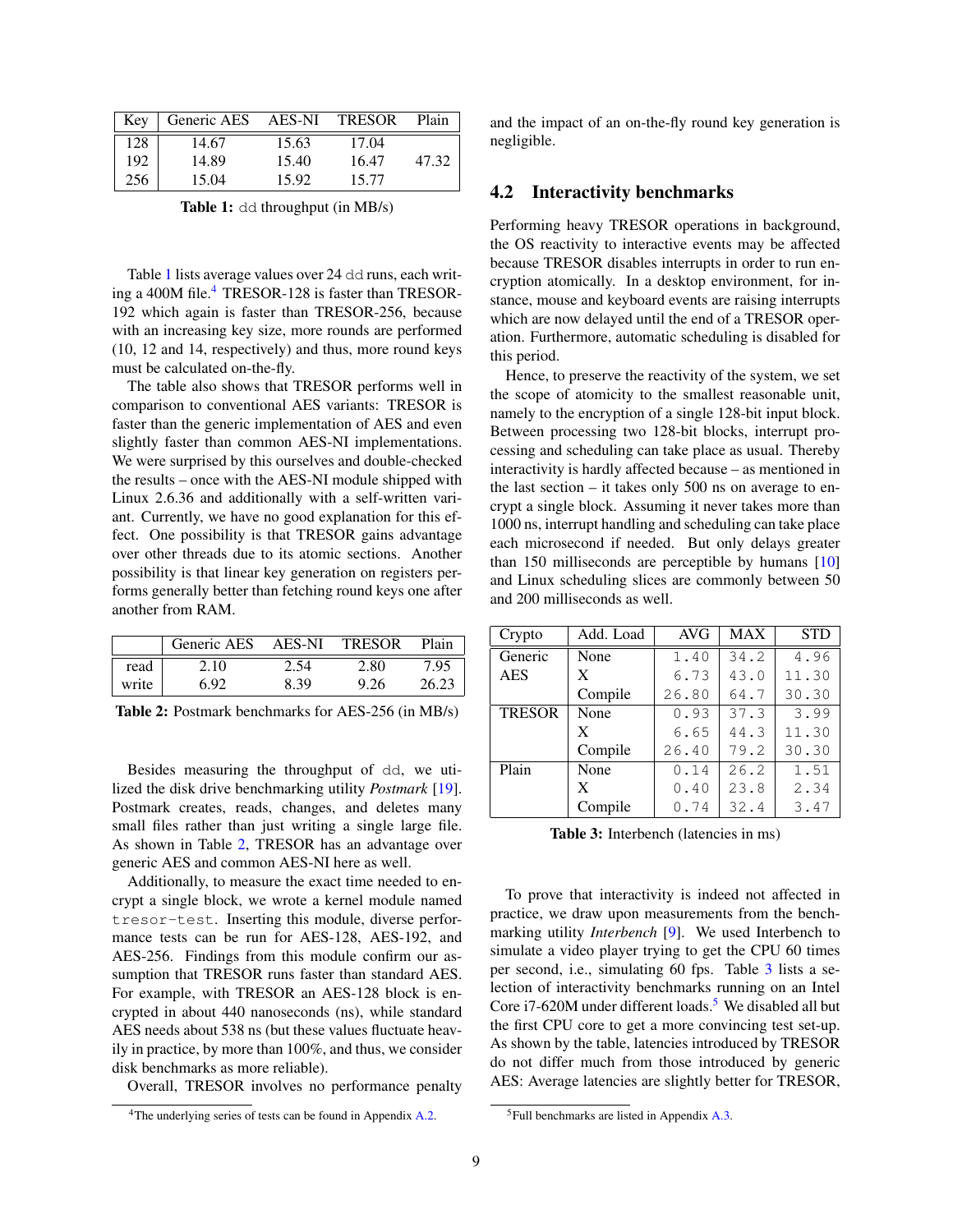maximum latencies are slightly better for generic AES, and standard deviations are almost the same.

Overall, the atomic sections introduced with TRESOR are too short to have any measurable effect to the reactivity of the Linux kernel.

# <span id="page-9-0"></span>5 Security

Although it performs quite well, the ultimately decisive factor to employ TRESOR should not be its performance but its security qualities. Therefore we prove TRESOR's resistance against attacks on debug registers and, above all, attacks on main memory.

# 5.1 Memory attacks

We have implemented AES in a way that nothing but the scrambled output block is actively written into main memory. However, this alone does not guarantee the security of TRESOR, because sensitive data may be copied passively into RAM by side effects of the OS or hardware, such as interrupt handling, scheduling, swapping, ACPI suspend modes, etc. For example, we cannot directly exclude the possibility that there is a piece of kernel code reading from debug registers in assembly rather than calling our patched native get debugreg in C. To minimize this risk, we performed extensive tests observing the main memory of a TRESOR system at runtime.

The problem we faced was how to observe main memory reliably and efficiently. Just reading from /proc/kcore or /dev/mem in a running Linux system was not an option as the reading process itself invokes kernel code which may falsify the result. On the other hand, performing real attacks on main memory, like cold boot attacks, to read out what is physically left in RAM is very time consuming. Thus, we decided to run TRESOR as guest inside a virtual machine and to examine its "physical" memory from the host.

As VM we chose Qemu/KVM [\[11,](#page-12-12) [2\]](#page-12-13) because it is lightweight, has a debug console and – last but not least – is compatible with TRESOR (many other VMs are not; VirtualBox [\[25\]](#page-13-18), for instance, does not support AES-NI). The debug console of Qemu allows to read CPU registers and to take physical memory dumps in a comfortable way.

We started to browse the VM memory of an active disk encryption system with key recovery tools like *AESKeyFind* [\[15\]](#page-12-14) and *Interrogate* [\[7\]](#page-12-15). As was expected, these tools successfully reconstructed the key of standard AES but not that of TRESOR. However, this alone is not a meaningful result because AES key recovery is commonly based on the AES key schedule (since the secret key itself has no structure; it is just a random bit sequence). As shown in Section [2.3,](#page-4-3) key schedules are not persistently stored under TRESOR and thus, key recovery must fail – it would even fail if the key actually leaks to RAM.

Unlike real attackers, we are aware of the secret key. We took advantage of this knowledge and searched for the key bit pattern. Overall, we could find a bit sequence matching the key of generic AES but none matching that of TRESOR. However, even these findings do not necessarily imply that the key is not present in RAM, because it could be stored discontinuously. This is not even unlikely, because inside the CPU it is stored discontinuously as well (in four breakpoint registers, 64-bit each). Context switching may store each register separately, for example.

Consequently, we had to perform more meaningful tests taking fractions of the key into account. And thus, we sought after the longest match of the key pattern and its reverse and any parts of those, in little and in big endian. We did not observe any case under TRESOR where the longest match exceeded three bytes. And matches of no more than three bytes can be explained purely by probabilities (as also attested by searching for random bit sequences instead of real key fractions).

This further raised our confidence that neither the secret key nor any part of it was in RAM – at the time we took the memory dump. This leads us to the immediately next problem: How can we ensure that main memory does not hold any part of the key at other times? In principle, this question is impossible to answer fully because of the intricacies of information leakage. In practice, it is hardly feasible to put the Linux kernel into all its possible states and to take a memory dump at the precise moment.

We tried to analyze at least the in our view most relevant states concerning swapping and suspend. Both are of special interest for TRESOR as they swap CPU registers into RAM or even further onto disk. We induced swapping by creating large data structures in RAM. Once Linux began to swap data onto disk we took a memory dump and a disk dump and analyzed both with the methods mentioned before. Parts of the secret key could neither be traced on disk nor in RAM. (Also for generic AES, we never found sensitive information on disk because kernel space memory is not swappable under Linux.)

To examine TRESOR's behavior for ACPI S3 (suspend to RAM) we performed tests in Qemu and additionally on real hardware because Qemu fails to wake up after S3. ACPI S4 (suspend to disk) on the other hand works just fine under Qemu. Our findings indicate that knowledge about the secret key is lost during both suspend modes, because again, neither in RAM nor on disk we could trace the key. As the CPU is switched off dur-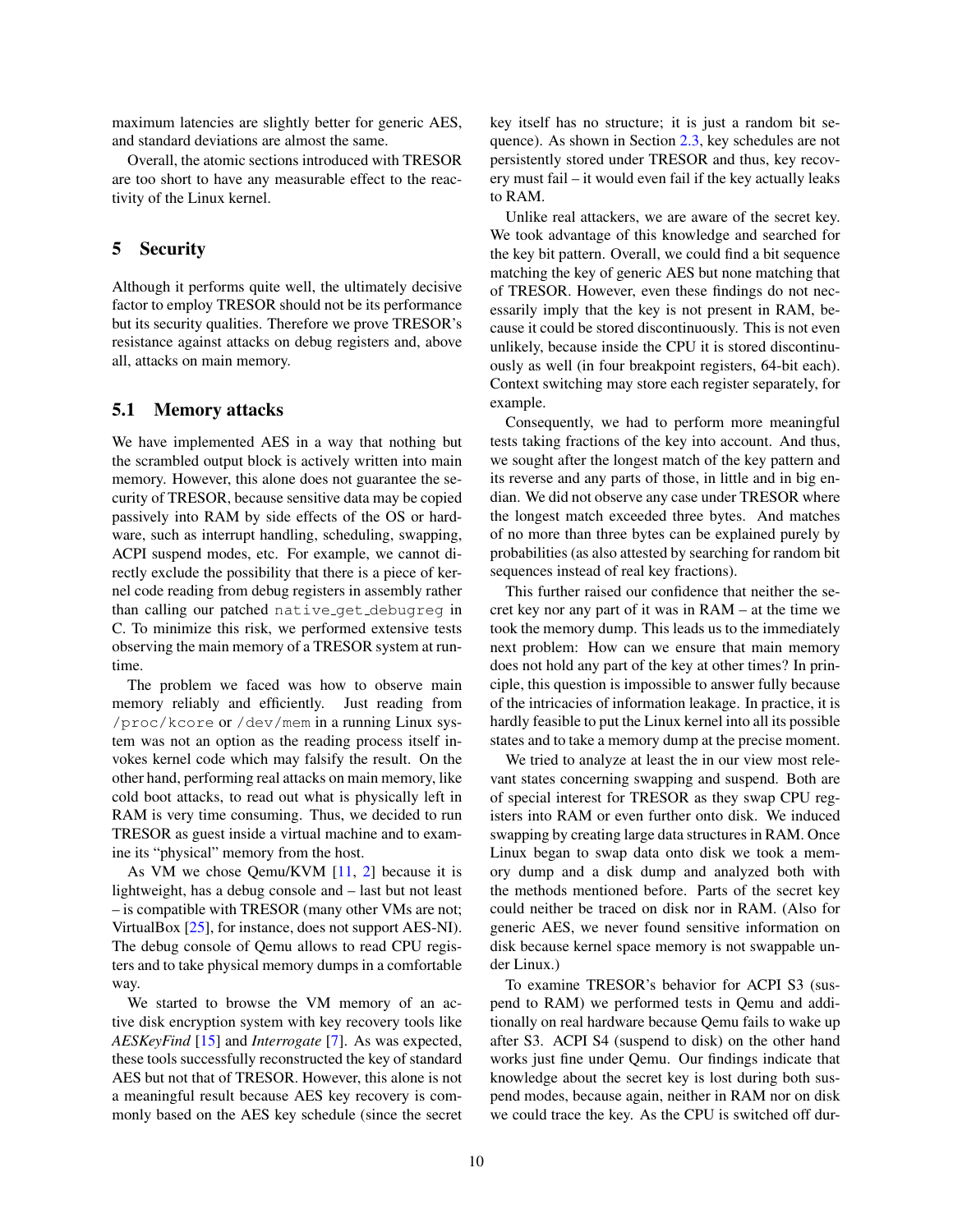<span id="page-10-0"></span>

| <b>Active AES</b>                 | Generic                      | <b>TRESOR</b> |          |         | None   |
|-----------------------------------|------------------------------|---------------|----------|---------|--------|
| Kernel state                      | normal                       | normal        | swapping | suspend | normal |
| Key recovery (AESKeyFind)         | yes                          | no            | no       | no      | no     |
| Dummy key matches                 |                              | yes           | yes*     | yes     |        |
| Real key matches                  | yes                          | no            | no       | no      | no     |
| Longest match of real key (bytes) | 32                           |               |          |         |        |
|                                   | *) found in RAM, not on disk |               |          |         |        |

Table 4: AES-256 key tracing, an overview

ing suspension, the key is irretrievably lost. We also verified this by looking into the CPU registers before, during, and after suspension. After suspension, the CPU context is restored completely except for the debug registers. (Therefore, TRESOR prompts the user to re-enter the password upon wakeup).

Table [4](#page-10-0) summarizes our findings of tracing an AES-256 key in RAM and disk storage. Only using Linux' generic implementation of AES, the secret key can be recovered by AESKeyFind and Interrogate. Using TRESOR, or no disk encryption system at all, no key can be recovered. Indeed, we can trace the dummy key of TRESOR as it is stored in RAM by the Crypto-API, but the dummy key is of absolutely no importance. AESKeyFind cannot even recover the dummy key because no key schedule of it is ever computed or stored in RAM. The full 256-bit pattern of the real key can only be traced running generic AES. Under TRESOR, the longest sequence matching the real key has no more than three bytes in all kernel states we tested.

Concluding, we searched for the secret AES key with different methods in different situations and neither the entire key, nor any parts of it, could ever be traced in RAM. While this proves that we are successfully keeping the key away from RAM in general, we have no persuasive argument that the key *never* enters RAM. Admittedly, it is unlikely that a piece of code other than context switching swaps debug registers into RAM, but it cannot be ruled out. Anyhow, even for the hypothetical case where such a piece of code exists, we are quite confident that we can patch it. Hence, the feasibility of a system like TRESOR and its fundamental idea to store secret keys in debug registers is not at risk.

#### 5.2 Processor attacks

Now that the key is stored inside the CPU and never enters RAM, attackers may target processor registers rather than RAM. Basically there are two ways to attack processor registers: on software and on hardware layer.

On software layer we distinguish attackers who could gain root access and attackers with an unprivileged access. Naturally, for attackers with standard user privileges there should be no way to read out the key. As debug registers are only accessible from kernel space and as the only way for standard users to execute kernel code are system calls, unprivileged attackers are successfully defeated by the ptrace patch. We verified this with a user space utility making ptrace calls to read out debug registers; as was expected, only 0 is returned to user space. Overwriting the key via ptrace is not possible either; here -EBUSY (dr0 to dr3) and -EPERM (dr6 and dr7) are returned.

For root the situation is different, because for root there are more ways to execute kernel code: via modules (LKMs) and via /dev/kmem. If Linux is compiled with LKM or KMEM support, root can insert arbitrary code into a running kernel and execute it with ring 0 privileges. To demonstrate this for LKMs, we have created a small malicious module reading out the debug registers and writing them into the kernel log file. A similar attack is possible by writing to /dev/kmem. Thus, if compiled with LKM or KMEM support, root can gain full access to the TRESOR key. On the other hand, if compiled without LKM and KMEM support, even root has no ability to access the secret key – an advantage over conventional disk encryption systems where root can always read and write the secret key from RAM. Running TRESOR without LKM and KMEM support, the key can be set once upon boot but never be retrieved or manipulated while the system is running.

Besides the software layer, the hardware layer is critical. With physical access to the machine, new possibilities open up for the attacker. First of all, for advanced electrical engineers it may be possible to read out registers of a running CPU with an oscilloscope, by measuring the electromagnetic field around the CPU or whatever else. But we are not aware of any successful attacks of this type.

Instead, we focus on a simpler scenario: it may be possible to reboot the machine with a malicious boot device reading out what is left in CPU registers (similar to cold boot attacks [\[14\]](#page-12-6)). Performing such an attack, the interesting question is whether CPU registers are reset to zero upon reboot or keep their contents until they are used otherwise. Besides the BIOS version and CPU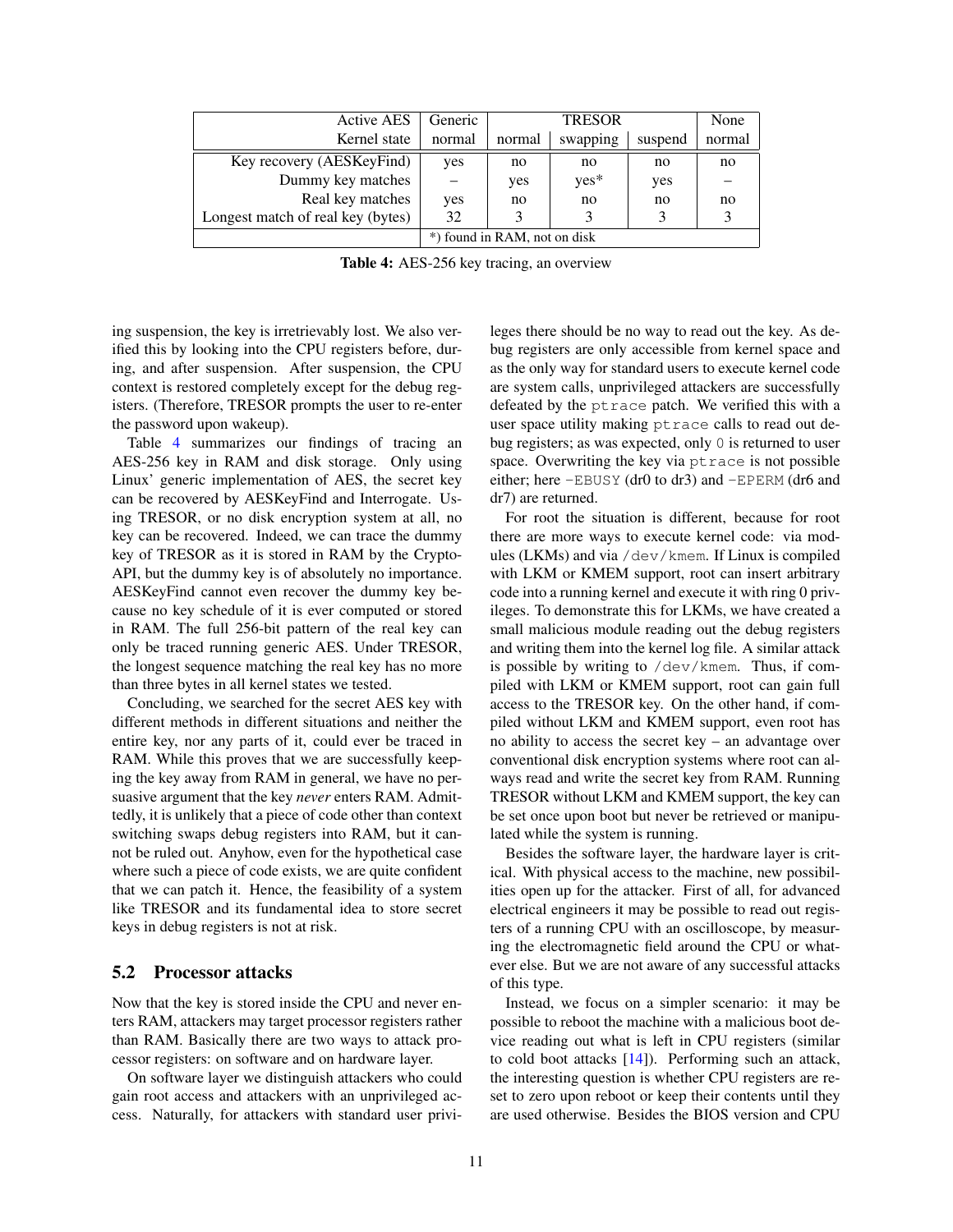reinitialization code, the answer may depend on whether the machine was rebooted by a software interrupt (e.g., by pressing *CTRL-ALT-DEL*) or by pressing a hardware reset button. While the former method keeps the CPU on power, the latter switches it off briefly.

To investigate the practical impact of such an attack, we developed a malicious boot device called *Cobra* (Cold Boot Register Attack). First tested on virtual machines, Cobra revealed that debug registers are reset on hardware reboots but not on software reboots. On software reboots, Cobra was able to restore debug registers; all tested virtual machines (Qemu, Bochs, VMware and VirtualBox) showed this behavior. If real hardware showed this behavior as well, the consequences would be fatal. It would be an ease to read out the secret key and hence, TRESOR would be practically useless. Fortunately, it turned out that all VMs have a little implementation flaw regarding this attack. On real hardware, debug registers are always reset to zero – also upon software reboots. We verified this by testing different machines with different processors and BIOS versions. Table [5](#page-11-1) gives an overview of our findings.

<span id="page-11-1"></span>

|               | <b>BIOS</b>        | Soft Reboot | <b>Hard Reset</b>      |
|---------------|--------------------|-------------|------------------------|
| Athlon 64     | AMI                |             |                        |
| Pentium 4     | Phoenix            |             |                        |
| Pentium M     | First              |             |                        |
| Celeron M     | Phoenix            |             |                        |
| Core2 Duo     | First              |             |                        |
| Core i5       | Phoenix            |             |                        |
| Core i7       | Lenovo             |             |                        |
| Oemu          | <b>Bochs</b>       | X           |                        |
| <b>Bochs</b>  | <b>Bochs</b>       | X           |                        |
| <b>VMware</b> | Phoenix            | X           |                        |
| VirtualBox    | N/A                | X           |                        |
|               | $[x]$ = vulnerable |             | $[-]$ = not vulnerable |

Table 5: Cobra (Cold Boot Register Attack)

Overall, we argue that TRESOR is secure against local, unprivileged attacks in any case. Beyond that, TRESOR is even secure against attackers who could gain root access, if the kernel is compiled without LKM and KMEM support. On hardware level, TRESOR withstands cold boot attacks against both main memory and CPU registers. This does only hold for real hardware, but running TRESOR inside a virtual machine is insecure anyhow as register contents of the guest are simulated in the host's main memory.

# 5.3 Side channel attacks

Last, we want to mention briefly that TRESOR is resistant to timing attacks [\[26\]](#page-13-19). This is not the achievement of ourselves but that of Intel, or, to be more precise, that of AES-NI. Intel states: *"Beyond improving performance, the AES instructions provide important security benefits. By running in data-independent time and not using tables, they help in eliminating the major timing and cache-based attacks that threaten table-based software implementations of AES.*" [\[31\]](#page-13-5) Based on this statement and the fact that there are no input dependent branches in the control flow of our code, we argue that TRESOR is resistant to side channel attacks, too.

# <span id="page-11-0"></span>6 Conclusions and Future Work

In the face of known attacks against main memory (above all, DMA and cold boot attacks) we consider RAM as too insecure to guarantee the confidentiality of secret disk encryption keys today. Thus we presented TRESOR, an approach to prevent main memory attacks against AES by implementing the encryption algorithm and its key management entirely on the microprocessor, solely using processor registers. We first explained important design choices of TRESOR and the key aspects of its implementation. We then discussed how we integrated it into the Linux kernel. Eventually we showed that it performs well in comparison to the generic version of AES and, most importantly, that it satisfies our security policy.

# 6.1 Conclusions

Our primary security goal was to prevent tracing of the secret key in volatile memory, effectively making attacks on main memory pointless. Despite considerable effort, we were not able to retrieve the key in RAM. Therefore, we are confident that TRESOR is a substantial improvement compared to conventional disk encryption systems. As we took perfectly intact memory images of a running TRESOR VM and knew the key beforehand, we had an advantage over real attackers trying to retrieve an unknown key. This strengthens our test results, because if we cannot retrieve the known key in an unscathed image, it is even more unlikely that an attacker can retrieve an unknown key in a partially damaged image.

Another security goal was, of course, not to introduce flaws which are not present in ordinary encryption systems. Therefore, we showed that TRESOR is safe against local attacks on the software layer as well as on the hardware layer. Interestingly, if the kernel is compiled without LKM and KMEM support, there is no (known) way to retrieve the secret key even though privileged root access is given – again, a substantial improvement compared to conventional disk encryption systems.

Besides evaluating security aspects, we collected performance benchmarks, revealing that TRESOR is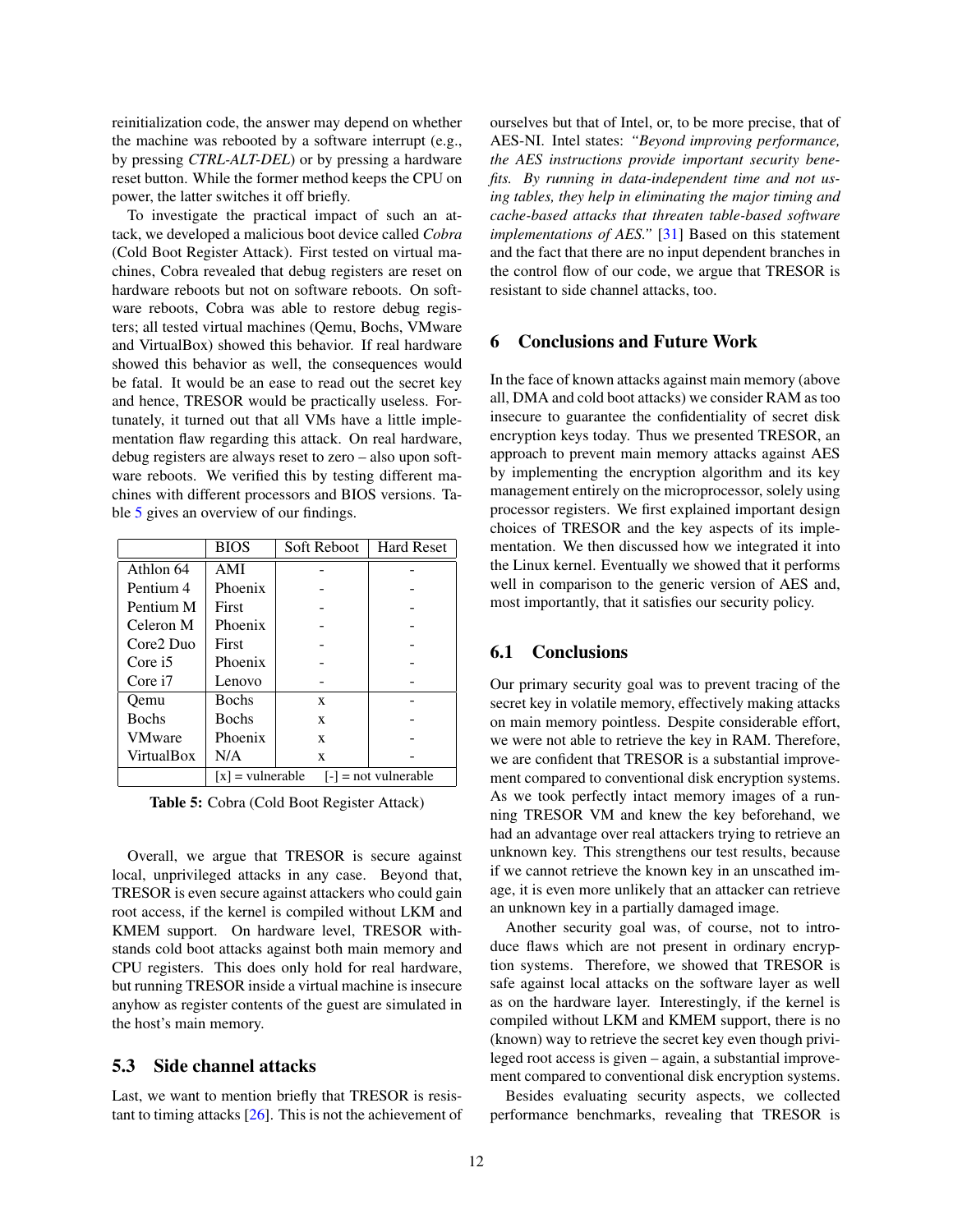slightly faster than common versions of AES. Furthermore, we showed that the reactivity of Linux is not affected by the atomicity of encryption and decryption.

Summarizing, TRESOR runs encryption securely outside RAM and thereby it achieves a higher security than any disk encryption system we know – without losing performance or compatibility with existing applications. To conclude, it is possible to treat RAM as untrusted and to store secret keys in a safe place of today's x86 standard architecture.

# 6.2 Future Work

Currently, TRESOR allows only to store a single, static key, because the debug registers cannot hold a second one. Future versions of TRESOR may keep multiple disk encryption keys securely inside RAM by srambling them with a master key, like in Loop-Amnesia [\[27\]](#page-13-8).

This idea may be extended to an even broader use case in the future: Further AES keys to be used in conjunction with IPSec or SSL, i.e., to be used in conjunction with the userland, could be encrypted with the TRESOR master key and stored securely inside RAM. Session keys could be set and removed dynamically in any quantity. Using such a session key to encrypt an input block, the user space application would have to make a special system call that: 1) invokes TRESOR to read and decrypt the desired key and 2) lets TRESOR use the recently decrypted key to encrypt the input block. Between these steps, the session key may not leave the processor, meaning both steps need to happen inside the same atomic section. As a downside, such a system would require user space support and would induce a performance penalty.

Another future task is to move the secret key into registers which are even less frequently used than the debug registers, e.g., into machine specific registers (MSRs). As a benefit, by using MSRs as cryptographic key storage, debuggers would be able to use hardware breakpoints and watchpoints again. However, the best way to get round this problem would be the introduction of a special key register into future versions of AES-NI by Intel or AMD.

Last, we want to investigate the possibility of implementing a TRESOR like system as third party application for Windows.

# Acknowledgments

We would like to thank Hans-Georg Esser, Thorsten Holz, Ralf Hund, Stefan Vömel, and Carsten Willems for reading a prior version of this paper and giving us valuable suggestions for improving it.

# Availability

TRESOR is free software published under the GNU GPL v2 [\[32\]](#page-13-20). Its source is available at www1.informatik.uni-erlangen.de/tresor.

#### References

- <span id="page-12-7"></span>[1] Windows BitLocker Drive Encryption Frequently Asked Questions. [http://technet.microsoft.com/en-us/](http://technet.microsoft.com/en-us/library/cc766200(WS.10).aspx) [library/cc766200\(WS.10\).aspx](http://technet.microsoft.com/en-us/library/cc766200(WS.10).aspx), July 2009.
- <span id="page-12-13"></span>[2] KVM: Kernel Based Virtual Machine, 2010. [http://www.](http://www.linux-kvm.org/) [linux-kvm.org/](http://www.linux-kvm.org/).
- <span id="page-12-1"></span>[3] BECHER, M., DORNSEIF, M., AND KLEIN, C. N. FireWire - All Your Memory Are Belong To Us. In *Proceedings of the Annual CanSecWest Applied Security Conference* (Vancouver, British Columbia, Canada, 2005), Laboratory for Dependable Distributed Systems, RWTH Aachen University.
- <span id="page-12-0"></span>[4] BÖCK, B. Firewire-based Physical Security Attacks on Windows *7, EFS and BitLocker*. Secure Business Austria Research Lab, Aug. 2009.
- <span id="page-12-2"></span>[5] BOILEAU, A. Hit by a Bus: Physical Access Attacks with Firewire. In *Proceedings of Ruxcon '06* (Sydney, Australia, Sept. 2006). Tool (2008): [http://storm.net.nz/static/](http://storm.net.nz/static/files/winlockpwn) [files/winlockpwn](http://storm.net.nz/static/files/winlockpwn).
- <span id="page-12-3"></span>[6] CARRIER, B. D., AND GRAND, J. A Hardware-Based Memory Acquisition Procedure for Digital Investigations. *Digital Investigation 1*, 1 (Feb. 2004), 50–60.
- <span id="page-12-15"></span>[7] CARSTEN MAARTMANN-MOE. Interrogate. [http://](http://interrogate.sourceforge.net/) [interrogate.sourceforge.net/](http://interrogate.sourceforge.net/), Aug. 2009.
- <span id="page-12-5"></span>[8] CHRISTOPHE DEVINE AND GUILLAUME VISSIAN. Compromission physique par le bus PCI. In *Proceedings of SSTIC '09* (June 2009), Thales Security Systems.
- <span id="page-12-11"></span>[9] CON KOLIVAS. Interbench: The Linux Interactivity Benchmark, 2006. [http://users.on.net/˜ckolivas/](http://users.on.net/~ckolivas/interbench/) [interbench/](http://users.on.net/~ckolivas/interbench/).
- <span id="page-12-10"></span>[10] DABROWSKI, R., J., MUNSON, AND V., E. Is 100 Milliseconds Too Fast? In *Proceedings of the CHI Conference on Human Factors in Computing Systems* (2001), vol. 2 of *Short talks: interaction techniques*, ACM, pp. 317–318.
- <span id="page-12-12"></span>[11] FABRICE BELLARD. Qemu: Open Source Processor Emulator, 2010. <http://qemu.org>.
- <span id="page-12-9"></span>[12] FIPS. Advanced Encryption Standard (AES). Federal Information Processing Standards Publication 197, National Institute for Standards and Technology, Nov. 2001.
- <span id="page-12-4"></span>[13] GUILLAUME DELUGRE. Reverse Engineering the Broadcom NetExtreme's firmware. In *Proceedings of HACK.LU '10* (Luxembourg, Nov. 2010), Sogeti ESEC Lab.
- <span id="page-12-6"></span>[14] HALDERMAN, J. A., SCHOEN, S. D., HENINGER, N., CLARK-SON, W., PAUL, W., CALANDRINO, J. A., FELDMAN, A. J., APPELBAUM, J., AND FELTEN, E. W. Lest We Remember: Cold Boot Attacks on Encryptions Keys. In *Proceedings of the 17th USENIX Security Symposium* (San Jose, CA, Aug. 2008), Princeton University, USENIX Association, pp. 45–60.
- <span id="page-12-14"></span>[15] HENINGER, N., AND FELDMAN, A. AESKeyFind. [http:](http://citp.princeton.edu/memory-content/src/) [//citp.princeton.edu/memory-content/src/](http://citp.princeton.edu/memory-content/src/), July 2008.
- <span id="page-12-8"></span>[16] HITACHI GLOBAL STORAGE TECHNOLOGIES. *Safeguarding Your Data with Hitachi Bulk Data Encryption*, July 2008. [http://www.hitachigst.com/tech/techlib.nsf/](http://www.hitachigst.com/tech/techlib.nsf/techdocs/74D8260832F2F75E862572D7004AE077/$file/bulk_encryption_white_paper.pdf) [techdocs/74D8260832F2F75E862572D7004AE077/](http://www.hitachigst.com/tech/techlib.nsf/techdocs/74D8260832F2F75E862572D7004AE077/$file/bulk_encryption_white_paper.pdf) [\\$file/bulk\\_encryption\\_white\\_paper.pdf](http://www.hitachigst.com/tech/techlib.nsf/techdocs/74D8260832F2F75E862572D7004AE077/$file/bulk_encryption_white_paper.pdf).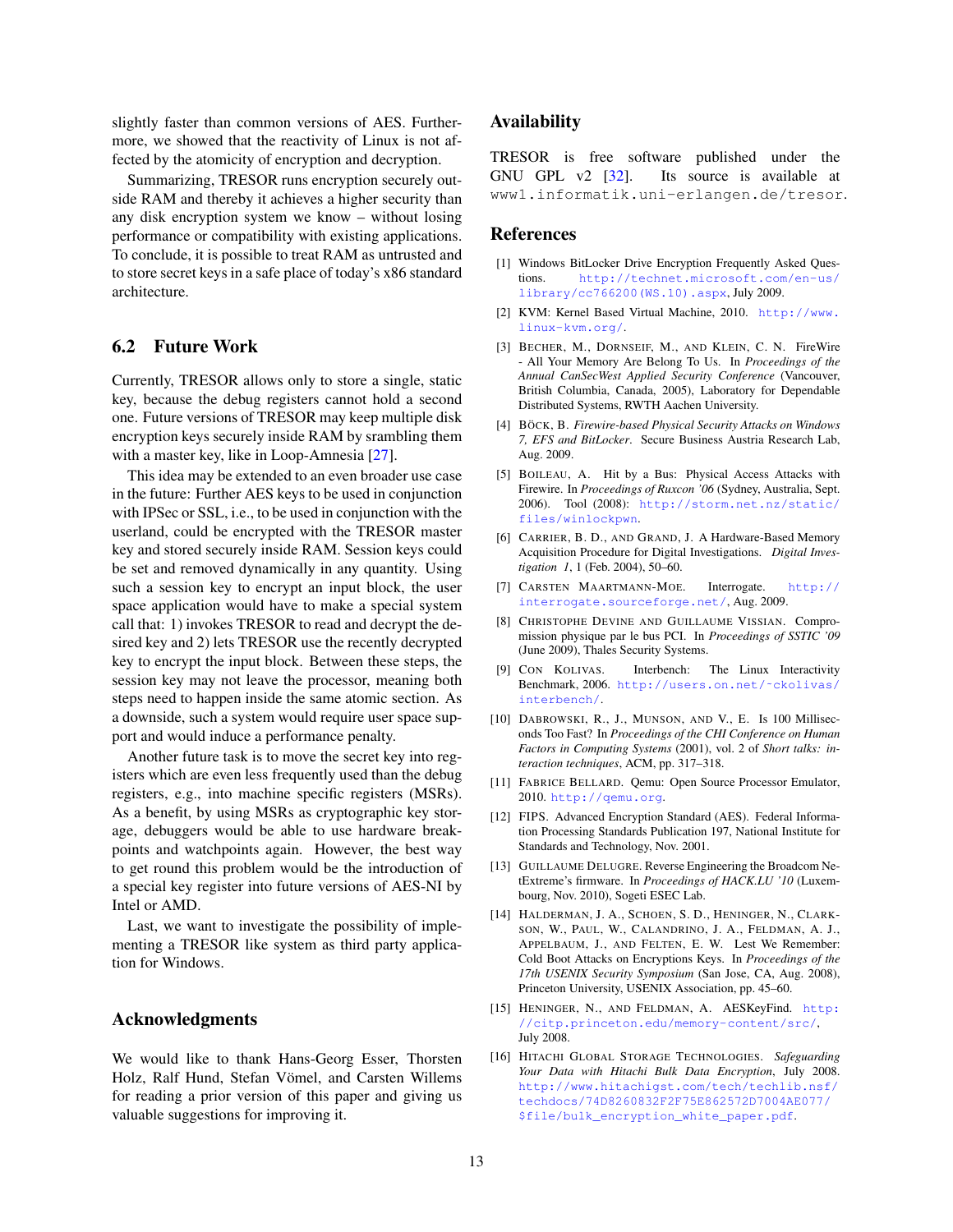- <span id="page-13-2"></span>[17] HULTON, D. Cardbus Bus-Mastering: 0wning the Laptop. In *Proceedings of ShmooCon '06* (Washington DC, USA, Jan. 2006).
- <span id="page-13-13"></span>[18] INTEL CORPORATION. *Intel 64 and IA-32 Architectures Software Developer's Manual*, Volume 3A and 3B ed., Jan. 2011. System Programming Guide.
- <span id="page-13-17"></span>[19] JEFFREY KATCHER. PostMark: A New File System Benchmark. [http://communities-staging.netapp.](http://communities-staging.netapp.com/servlet/JiveServlet/download/2609-1551/Katcher97-postmark-netapp-tr3022.pd) [com/servlet/JiveServlet/download/2609-1551/](http://communities-staging.netapp.com/servlet/JiveServlet/download/2609-1551/Katcher97-postmark-netapp-tr3022.pd) [Katcher97-postmark-netapp-tr3022.pd](http://communities-staging.netapp.com/servlet/JiveServlet/download/2609-1551/Katcher97-postmark-netapp-tr3022.pd), 1997. Network Appliance, Inc.
- <span id="page-13-16"></span>[20] JOHN FRUEHE, DIRECTOR OF PRODUCT MARKETING. Following Instructions. [http://blogs.amd.com/work/2010/](http://blogs.amd.com/work/2010/11/22/following-instructions/) [11/22/following-instructions/](http://blogs.amd.com/work/2010/11/22/following-instructions/), Nov. 2010. AMD.
- <span id="page-13-10"></span>[21] JÜRGEN PABEL. Frozen Cache. Blog: [http://](http://frozenchache.blogspot.com/) [frozenchache.blogspot.com/](http://frozenchache.blogspot.com/), Jan. 2009.
- <span id="page-13-11"></span>[22] JÜRGEN PABEL. FrozenCache Mitigating cold-boot attacks for Full-Disk-Encryption software. In *27th Chaos Communication Congress* (Berlin, Germany, Dec. 2010), CCC. Video: [http://blog.akkaya.de/jpabel/2010/12/](http://blog.akkaya.de/jpabel/2010/12/31/After-the-FrozenCache-presentation) [31/After-the-FrozenCache-presentation](http://blog.akkaya.de/jpabel/2010/12/31/After-the-FrozenCache-presentation).
- <span id="page-13-9"></span>[23] MCGREGOR, P., HOLLEBEEK, T., VOLYNKIN, A., AND WHITE, M. Braving the Cold: New Methods for Preventing Cold Boot Attacks on Encryption Keys. In *Black Hat Security Conference* (Las Vegas, USA, Aug. 2008), BitArmor Systems, Inc.
- <span id="page-13-6"></span>[24] MÜLLER, T., DEWALD, A., AND FREILING, F. AESSE: A Cold-Boot Resistant Implementation of AES. In *Proceedings of the Third European Workshop on System Security (EUROSEC)* (Paris, France, Apr. 2010), RWTH Aachen / Mannheim University, ACM, pp. 42–47.
- <span id="page-13-18"></span>[25] ORACLE CORPORATION. VirtualBox: x86 and AMD64 virtualization, 2011. <http://www.virtualbox.org>.
- <span id="page-13-19"></span>[26] OSVIK, D. A., SHAMIR, A., AND TROMER, E. Cache Attacks and Countermeasures: the Case of AES. In *Topics in Cryptology - The Cryptographers' Track at the RSA Conference 2006* (San Jose, CA, USA, Nov. 2005), Weizmann Institute of Science, Springer, pp. 1–20.
- <span id="page-13-8"></span>[27] PATRICK SIMMONS. Security Through Amnesia: A Software-Based Solution to the Cold Boot Attack on Disk Encryption, Apr. 2011. University of Illinois at Urbana-Champaign.
- <span id="page-13-1"></span>[28] PETRONI, N. L., FRASER, T., MOLINA, J., AND ARBAUGH, W. A. Copilot - a Coprocessor-based Kernel Runtime Integrity Monitor. In *Proceedings of the 13th USENIX Security Symposium* (Aug. 2004), University of Maryland, USENIX Association, pp. 179–194.
- <span id="page-13-0"></span>[29] PONEMON, L. *Airport Insecurity: The Case of Missing & Lost Laptops*. Ponemon Institute, June 2008. [http://www.dell.com/downloads/global/](http://www.dell.com/downloads/global/services/dell_lost_laptop_study.pdf) [services/dell\\_lost\\_laptop\\_study.pdf](http://www.dell.com/downloads/global/services/dell_lost_laptop_study.pdf).
- <span id="page-13-3"></span>[30] SAOUT, C. dm-crypt: a device-mapper crypto target, 2006. <http://www.saout.de/misc/dm-crypt/>.
- <span id="page-13-5"></span>[31] SHAY GUERON. *Intel Advanced Encryption Standard (AES) Instruction Set White Paper*, Rev. 3.0 ed. Intel Corporation, Jan. 2010. Intel Mobility Group, Israel Development Center.
- <span id="page-13-20"></span>[32] STALLMAN, R., AND COHEN, J. GNU General Public License Version 2. [http://www.gnu.org/licenses/gpl-2.0.](http://www.gnu.org/licenses/gpl-2.0.html) [html](http://www.gnu.org/licenses/gpl-2.0.html), June 1991. Free Software Foundation.
- <span id="page-13-15"></span>[33] STALLMAN, R., AND PESCH, R. H. Debugging with GDB: The GNU Source-Level Debugger. Tech. rep., The Free Software Foundation, 2010. Ninth Edition.
- <span id="page-13-7"></span>[34] THAKKAR, S., AND HUFF, T. The Internet Streaming SIMD Extensions. *IEEE Computer 32*, 12 (Apr. 1999), 26–34. Intel Corporation.
- <span id="page-13-12"></span>[35] TOSHIBA CORPORATION. *Toshiba Self-Encrypting Drive Technology at RSA Conference 2009*, Apr. 2009. [http://sdd.toshiba.com/techdocs/](http://sdd.toshiba.com/techdocs/WaveRSADemoFinalPressRelease4152009.pdf) [WaveRSADemoFinalPressRelease4152009.pdf](http://sdd.toshiba.com/techdocs/WaveRSADemoFinalPressRelease4152009.pdf).
- <span id="page-13-4"></span>[36] TRUECRYPT FOUNDATION. TrueCrypt: Free Open-Source Disk Encryption Software for Windows, Mac OS and Linux. [http:](http://www.truecrypt.org/) [//www.truecrypt.org/](http://www.truecrypt.org/), 2010.

# A Appendix

# <span id="page-13-14"></span>A.1 AES-128 Source Code

| .set      | rstate,         | %xmm0                   |                            |       |              | // AES state         |    |
|-----------|-----------------|-------------------------|----------------------------|-------|--------------|----------------------|----|
|           | .set rhelp,     | %xmm1                   |                            |       |              | // helping reg       |    |
| .set rk0, |                 | %xmm2                   | $\frac{1}{2}$              |       |              | round key            | 0  |
| .set rk1, |                 | %xmm3                   |                            |       |              | // round key         | 1  |
| .set rk2, |                 | %xmm4                   |                            |       |              | // round key         | 2  |
| .set rk3, |                 | %xmm5                   | $\frac{1}{2}$              |       |              | round key            | 3  |
| .set      | rk4,            | %xmm6                   | $\frac{1}{2}$              |       |              | round key 4          |    |
| .set      | rk5,            | %xmm7                   | $\frac{1}{2}$              |       |              | round key            | 5  |
| .set      | rk6,            | %xmm8                   | $\overline{1}$             |       |              | round key            | 6  |
| .set      | rk7,            | %xmm9                   | $\frac{1}{2}$              | round |              | key 7                |    |
| .set      | rk8,            | $\mathrm{\$ xmm10}      | // round                   |       |              | key 8                |    |
| .set      | rk9,            | %xmm11                  | $\frac{1}{\sqrt{2}}$ round |       |              | key                  | 9  |
| .set      | rk10,           | %xmm12                  | $\frac{1}{2}$              | round |              | key                  | 10 |
|           |                 |                         |                            |       |              |                      |    |
| .macro    |                 | key_schedule r0 r1 rcon |                            |       |              |                      |    |
| pxor      |                 |                         | rhelp, rhelp               |       |              |                      |    |
|           | movdqu          |                         | $\n\times 0, \ln 1$        |       |              |                      |    |
|           | shufps          |                         |                            |       |              | \$0x1f, \r1, rhelp   |    |
| pxor      |                 |                         | $rhe1p, \ln 1$             |       |              |                      |    |
|           | shufps          |                         |                            |       |              | \$0x8c, \r1, rhelp   |    |
| pxor      |                 |                         | $rhelp, \r1$               |       |              |                      |    |
|           | aeskeygenassist |                         |                            |       |              | \$\rcon,\r0,rhelp    |    |
|           | shufps          |                         |                            |       |              | \$0xff, rhelp, rhelp |    |
| pxor      |                 |                         | $rhelp, \r1$               |       |              |                      |    |
| .endm     |                 |                         |                            |       |              |                      |    |
| movq      |                 | %db0,%rax               |                            |       |              |                      |    |
| movq      |                 | %rax,\r0                |                            |       |              |                      |    |
| movq      |                 | %db1,%rax               |                            |       |              |                      |    |
| movq      |                 | %rax, rhelp             |                            |       |              |                      |    |
| shufps    |                 | $$0x44,$ rhelp, \r0     |                            |       |              |                      |    |
| pxor      |                 | rk0, rstate             |                            |       |              |                      |    |
|           |                 |                         |                            |       |              |                      |    |
|           | key_schedule    | rk0                     | rk1                        |       | 0x1          |                      |    |
|           | key_schedule    | rk1                     | rk2                        |       | 0x2          |                      |    |
|           | key_schedule    | rk2                     | rk3                        |       | $0\times 4$  |                      |    |
|           | key_schedule    | rk3                     | rk4                        |       | $0 \times 8$ |                      |    |
|           | key_schedule    | rk4                     | rk5                        |       | 0x10         |                      |    |
|           | key_schedule    | rk5                     | rk6                        |       | 0x20         |                      |    |
|           | key_schedule    | rk6                     | rk7                        |       | 0x40         |                      |    |
|           | key_schedule    | rk7                     | rk8                        |       | 0x80         |                      |    |
|           | key_schedule    | rk8                     | rk9                        |       | 0x1b         |                      |    |
|           | key_schedule    | rk9                     | rk10                       |       | 0x36         |                      |    |
|           |                 |                         |                            |       |              |                      |    |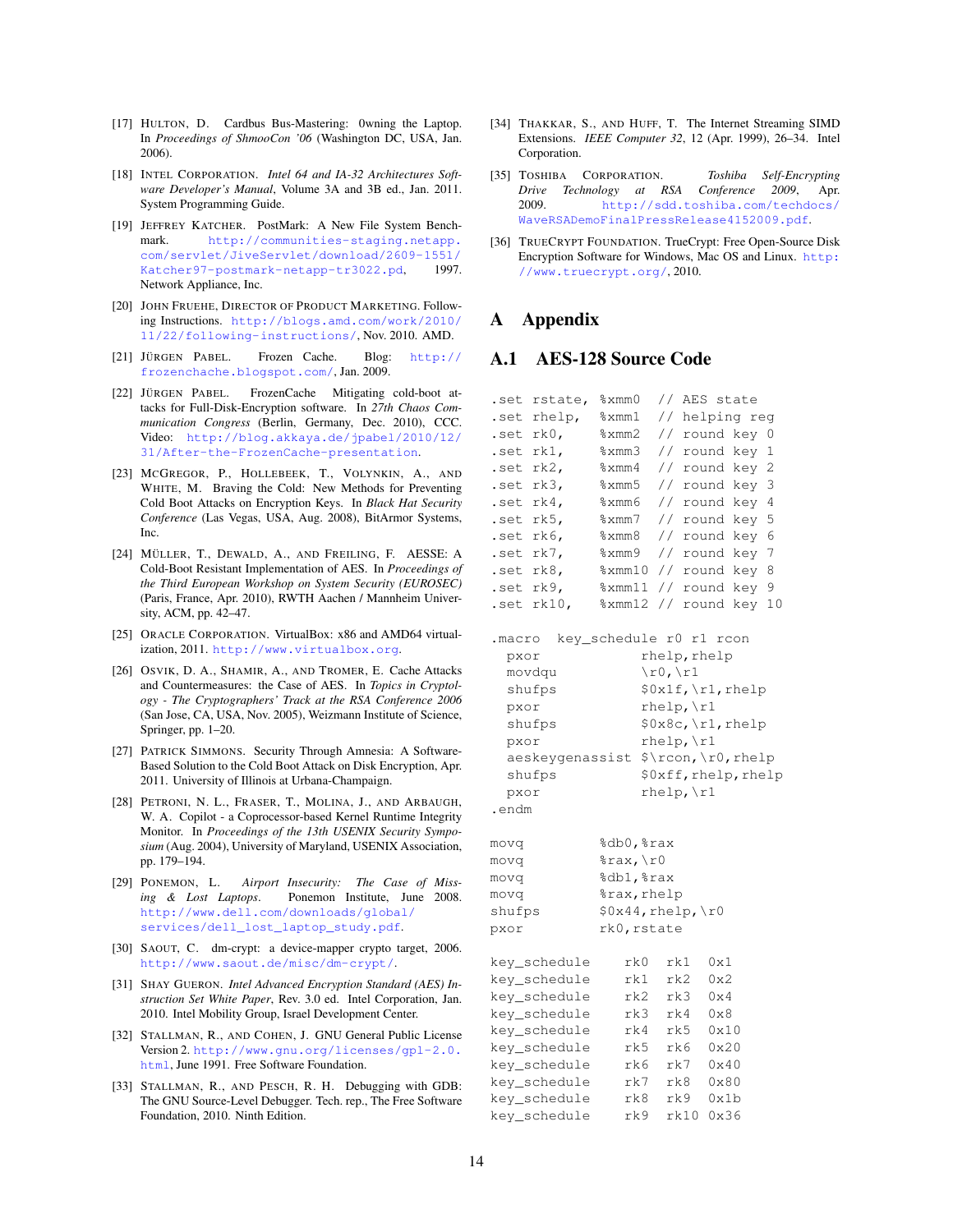| aesenc     | rk1, rstate  |
|------------|--------------|
| aesenc     | rk2, rstate  |
| aesenc     | rk3, rstate  |
| aesenc     | rk4, rstate  |
| aesenc     | rk5, rstate  |
| aesenc     | rk6, rstate  |
| aesenc     | rk7, rstate  |
| aesenc     | rk8, rstate  |
| aesenc     | rk9, rstate  |
| aesenclast | rk10, rstate |

<span id="page-14-0"></span>A.2 dd Benchmarks for AES-192 --- Plain 410 MB copied, 6.30053 s, 65.0 MB/s 410 MB copied, 6.93762 s, 59.0 MB/s 410 MB copied, 10.0737 s, 40.7 MB/s 410 MB copied, 9.66396 s, 42.4 MB/s 410 MB copied, 8.20149 s, 49.9 MB/s 410 MB copied, 7.42723 s, 55.1 MB/s 410 MB copied, 7.16408 s, 57.2 MB/s 410 MB copied, 8.54818 s, 47.9 MB/s 410 MB copied, 9.91214 s, 41.3 MB/s 410 MB copied, 6.91875 s, 59.2 MB/s 410 MB copied, 10.3003 s, 39.8 MB/s 410 MB copied, 8.63959 s, 47.4 MB/s 410 MB copied, 10.3342 s, 39.6 MB/s 410 MB copied, 8.75659 s, 46.8 MB/s 410 MB copied, 8.12789 s, 50.4 MB/s 410 MB copied, 8.96658 s, 45.7 MB/s 410 MB copied, 7.90555 s, 51.8 MB/s 410 MB copied, 11.7209 s, 34.9 MB/s 410 MB copied, 8.31128 s, 49.3 MB/s 410 MB copied, 11.8716 s, 34.5 MB/s 410 MB copied, 9.90721 s, 41.3 MB/s 410 MB copied, 8.57025 s, 47.8 MB/s 410 MB copied, 9.34468 s, 43.8 MB/s 410 MB copied, 9.14162 s, 44.8 MB/s --- TRESOR 410 MB copied, 23.9045 s, 17.1 MB/s 410 MB copied, 24.1203 s, 17.0 MB/s 410 MB copied, 26.3410 s, 15.5 MB/s 410 MB copied, 22.1279 s, 18.5 MB/s 410 MB copied, 24.9356 s, 16.4 MB/s 410 MB copied, 25.0071 s, 16.4 MB/s 410 MB copied, 23.5777 s, 17.4 MB/s 410 MB copied, 27.8006 s, 14.7 MB/s 410 MB copied, 24.8987 s, 16.5 MB/s 410 MB copied, 25.8959 s, 15.8 MB/s 410 MB copied, 25.7694 s, 15.9 MB/s 410 MB copied, 26.5178 s, 15.4 MB/s 410 MB copied, 25.3663 s, 16.1 MB/s 410 MB copied, 25.0566 s, 16.3 MB/s 410 MB copied, 25.4963 s, 16.1 MB/s 410 MB copied, 24.3083 s, 16.9 MB/s 410 MB copied, 23.9965 s, 17.1 MB/s 410 MB copied, 25.2287 s, 16.2 MB/s

410 MB copied, 24.5554 s, 16.7 MB/s 410 MB copied, 23.5884 s, 17.4 MB/s 410 MB copied, 24.2647 s, 16.9 MB/s 410 MB copied, 25.1395 s, 16.3 MB/s 410 MB copied, 25.0933 s, 16.3 MB/s 410 MB copied, 24.8469 s, 16.5 MB/s --- Common AES-NI 410 MB copied, 26.2926 s, 15.6 MB/s 410 MB copied, 30.8604 s, 13.3 MB/s 410 MB copied, 26.1996 s, 15.6 MB/s 410 MB copied, 28.0075 s, 14.6 MB/s 410 MB copied, 23.5519 s, 17.4 MB/s 410 MB copied, 27.0643 s, 15.1 MB/s 410 MB copied, 30.2133 s, 13.6 MB/s 410 MB copied, 25.8206 s, 15.9 MB/s 410 MB copied, 22.3430 s, 18.3 MB/s 410 MB copied, 24.9686 s, 16.4 MB/s 410 MB copied, 25.1107 s, 16.3 MB/s 410 MB copied, 28.1641 s, 14.5 MB/s 410 MB copied, 23.6934 s, 17.3 MB/s 410 MB copied, 24.9228 s, 16.4 MB/s 410 MB copied, 25.4900 s, 16.1 MB/s 410 MB copied, 28.8577 s, 14.2 MB/s 410 MB copied, 31.2964 s, 13.1 MB/s 410 MB copied, 26.1635 s, 15.7 MB/s 410 MB copied, 29.8904 s, 13.7 MB/s 410 MB copied, 26.8250 s, 15.3 MB/s 410 MB copied, 26.8389 s, 15.3 MB/s 410 MB copied, 29.5131 s, 13.9 MB/s 410 MB copied, 24.2083 s, 16.9 MB/s 410 MB copied, 26.9091 s, 15.2 MB/s --- Generic AES 410 MB copied, 28.6924 s, 14.3 MB/s 410 MB copied, 31.0992 s, 13.2 MB/s 410 MB copied, 31.5867 s, 13.0 MB/s 410 MB copied, 29.4021 s, 13.9 MB/s 410 MB copied, 28.9778 s, 14.1 MB/s 410 MB copied, 25.9368 s, 15.8 MB/s 410 MB copied, 27.3885 s, 15.0 MB/s 410 MB copied, 26.5581 s, 15.4 MB/s 410 MB copied, 29.6886 s, 13.8 MB/s 410 MB copied, 29.4497 s, 13.9 MB/s 410 MB copied, 27.6539 s, 14.8 MB/s 410 MB copied, 24.9992 s, 16.4 MB/s 410 MB copied, 26.6642 s, 15.4 MB/s 410 MB copied, 24.2744 s, 16.9 MB/s 410 MB copied, 26.0460 s, 15.7 MB/s 410 MB copied, 31.6460 s, 12.9 MB/s 410 MB copied, 26.6546 s, 15.4 MB/s 410 MB copied, 24.6940 s, 16.6 MB/s 410 MB copied, 27.0945 s, 15.1 MB/s 410 MB copied, 26.8366 s, 15.3 MB/s 410 MB copied, 29.6911 s, 13.8 MB/s 410 MB copied, 29.4740 s, 13.9 MB/s 410 MB copied, 25.5362 s, 16.0 MB/s 410 MB copied, 24.3959 s, 16.8 MB/s